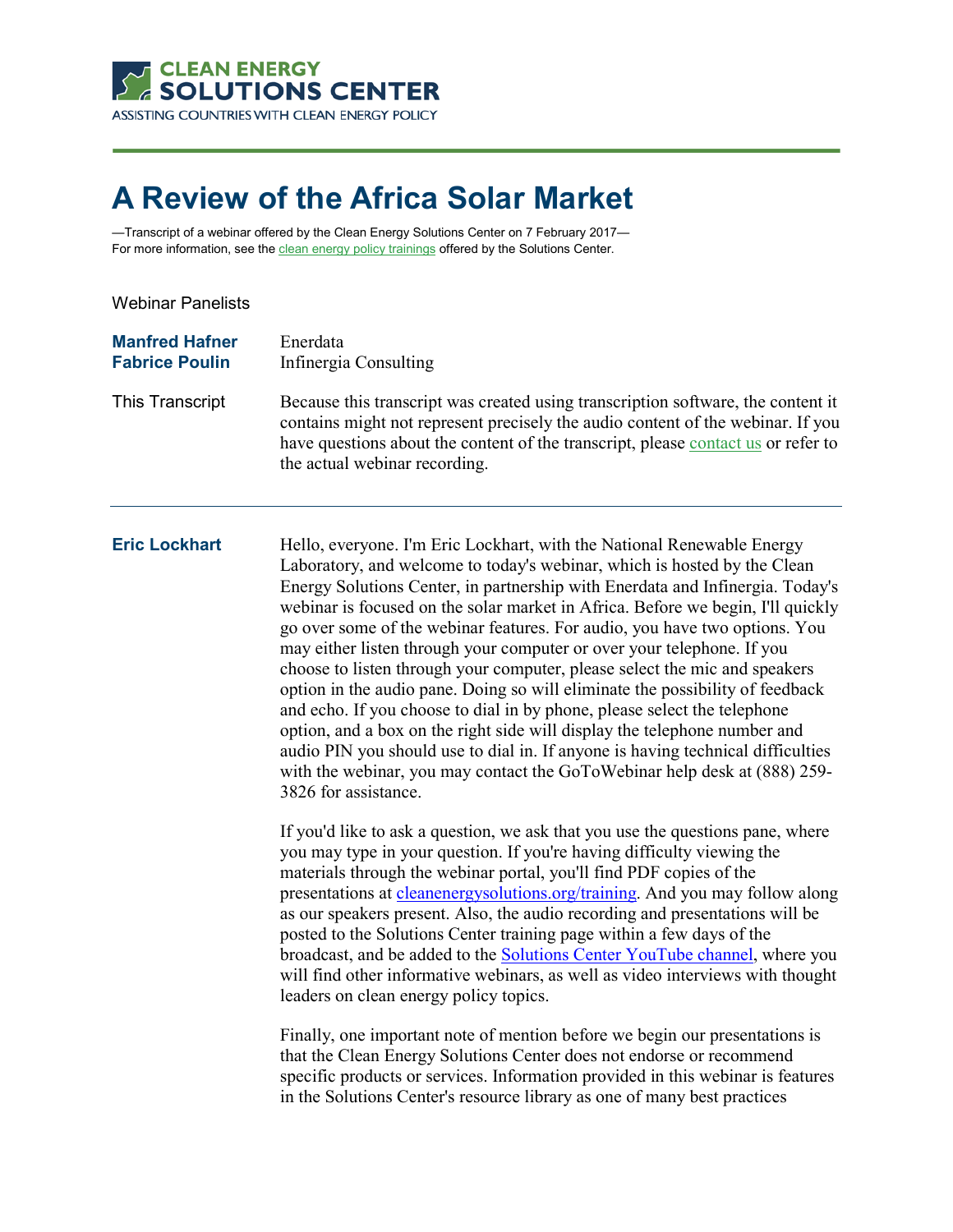resources reviewed and selected by technical experts. Today's webinar agenda is centered around the presentations from our guest panelists—Manfred Hafner and Fabrice Poulin—who have joined to discuss the solar market in Africa, both at the grid scale and off-grid applications. Before we jump into the presentations, I'll provide a quick overview of the Clean Energy Solutions Center. Then, following the panelist presentations, we'll have a Q&A session where the panelists will address questions submitted by the audience through the question pane.

At the end of the webinar, you will be automatically prompted to fill out a brief survey as well, so thank you in advance for taking a moment to respond. So the Solutions Center was launched in 2011, under the Clean Energy Ministerial. The Clean Energy Ministerial is a high-level global forum to promote policies and programs that advance clean energy technology, share lessons learned and best practices, and encourage the transition to a global clean energy economy. 24 countries and the European Commission are members, covering 90 per cent of clean energy investment, and 75 per cent of global greenhouse gas emissions. The Solutions Center is one of the nine initiatives of the Clean Energy Ministerial. Other CEM initiatives include ISGAN, 21CPP, and Global LEAP. All the initiatives work towards three overarching goals—to improve energy efficiency worldwide, enhance clean energy supply, and expand clean energy access.

This webinar is provided by the Clean Energy Solutions Center, which focuses on helping government policymakers design and adopt policies and programs that support the deployment of clean energy technologies. This is accomplished through support in crafting and implementing policies relating to energy access, no cost expert policy assistance, and peer to peer learning and training tools, such as this webinar. Clean Energy Solutions Center is cosponsored by the governments of Australia, Sweden, and the United States, with in-kind support from the government of Mexico. The Solutions Center has five primary goals. It serves as a clearing house of clean energy policy resources. It also serves to share policy best practices, data, and analysis tools specific to clean energy policies and programs. The Solutions Center delivers dynamic services that enable expert assistance, learning, and peer to peer sharing of experiences. The Solutions Center also fosters dialogue on emerging policy issues and innovation around the globe. And, lastly, the Solutions Center serves as a primary resource for project financing options, and information to expand markets for clean energy. This finance technical assistance service of the Solutions Center was announced last year at COP21.

Our primary audience is made up of energy policymakers and analysts from governments and technical organizations of all countries, but we also strive to engage with the private sector, NGOs, and civil society. The Solutions Center is an international initiative that works with more than 35 international partners across its suite of different programs. Several of the partners are listed above, and include research organizations like IRENA and the IEA. Programs like SE4ALL, and regionally focused entities such as the ECOWAS Center for Renewable Energy and Energy Efficiency.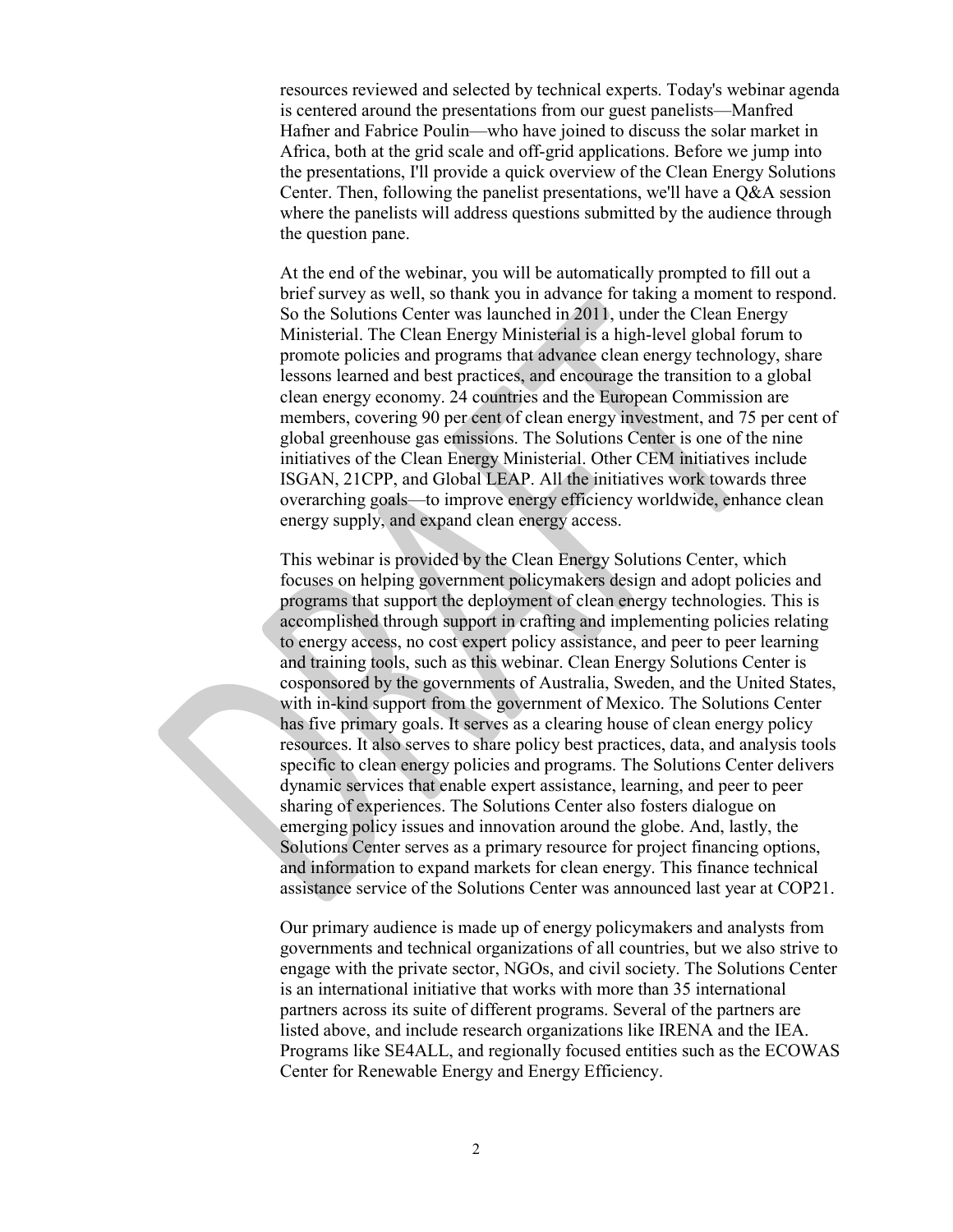A marquee feature that the Solutions Center provides is the no-cost expert policy assistance, known as Ask an Expert. The Ask an Expert service matches policymakers with one of the more than 50 global experts selected as authoritative leaders on specific clean energy finance and policy topics. For example, in the area of energy access, we're pleased to have Catherine Deembala from Accessible Energy serving as one of our experts. If you have a need for policy assistance in energy access, or any other clean energy sector, we encourage you to use this valuable service. Again, the assistance is provided free of charge. If you have a question for our experts, please submit it through our simple online form at [cleanenergysolutions.org/expert.](https://cleanenergysolutions.org/expert) We also invite you to spread the word about the service to those in your networks and organizations.

Now I'd like to provide a brief introduction for today's panelists. First up today is Manfred Hafner, who brings almost 30 years of experience in the field of energy to his work at Enerdata, where he's a partner and vice president. Following Manfred, we'll hear from Fabrice Poulin, who is an expert in market research on technology, and renewable energy markets, and serves as a managing director at Infinergia. And with those brief introductions, I'd like to welcome Manfred to the webinar.

## **Manfred Hafner** Thank you very much, Eric. So I'm going to start with an overview of on the outlook of the African energy and solar market, and in particular assessing a universal access to energy to the African continent. First of all, a word on Enerdata. Enerdata is an independent energy research and consulting company. It provides analysis and forecasts of global energy and climate issues. It has globally recognized databases and forecasting models. It operates globally. And our client bases are in Europe and Asia and the Americas and Africa and so on. Our main field of expertise is energy efficiency and demand. Different types of market studies. And the global energy forecasting.

Today I'm going to speak about Africa. African energy and outlook in the solar market. And I divide the African continent into three parts. North Africa, which is constituted by the five North African countries—Morocco, Algeria, Tunisia, Libya, and Egypt—the north. And then the Republic of South Africa on the south. And then everything which is in between is what we call the rest of Sub-Saharan Africa. So Sub-Saharan Africa excluding the Republic of South Africa, which is what I will put some emphasis on.

Let me start giving a little overview on population and GDP levels of these three broad subcontinents. The Sub-Saharan Africa represents about one billion people out of 1.2 billion people of the total continent. So it's about 80 per cent of the continent. The total population in Africa is 1.2 billion. This is comparable to India. And the GDP of all of Africa is comparable to the combined GDP of Germany and France. So I already say that 80 per cent of the population is located in Sub-Saharan Africa, excluding Republic of South Africa. The GDP per capita of this part is about \$4,400.00 per our purchasing parity per capita, if we were to use market conversion rates, it would be one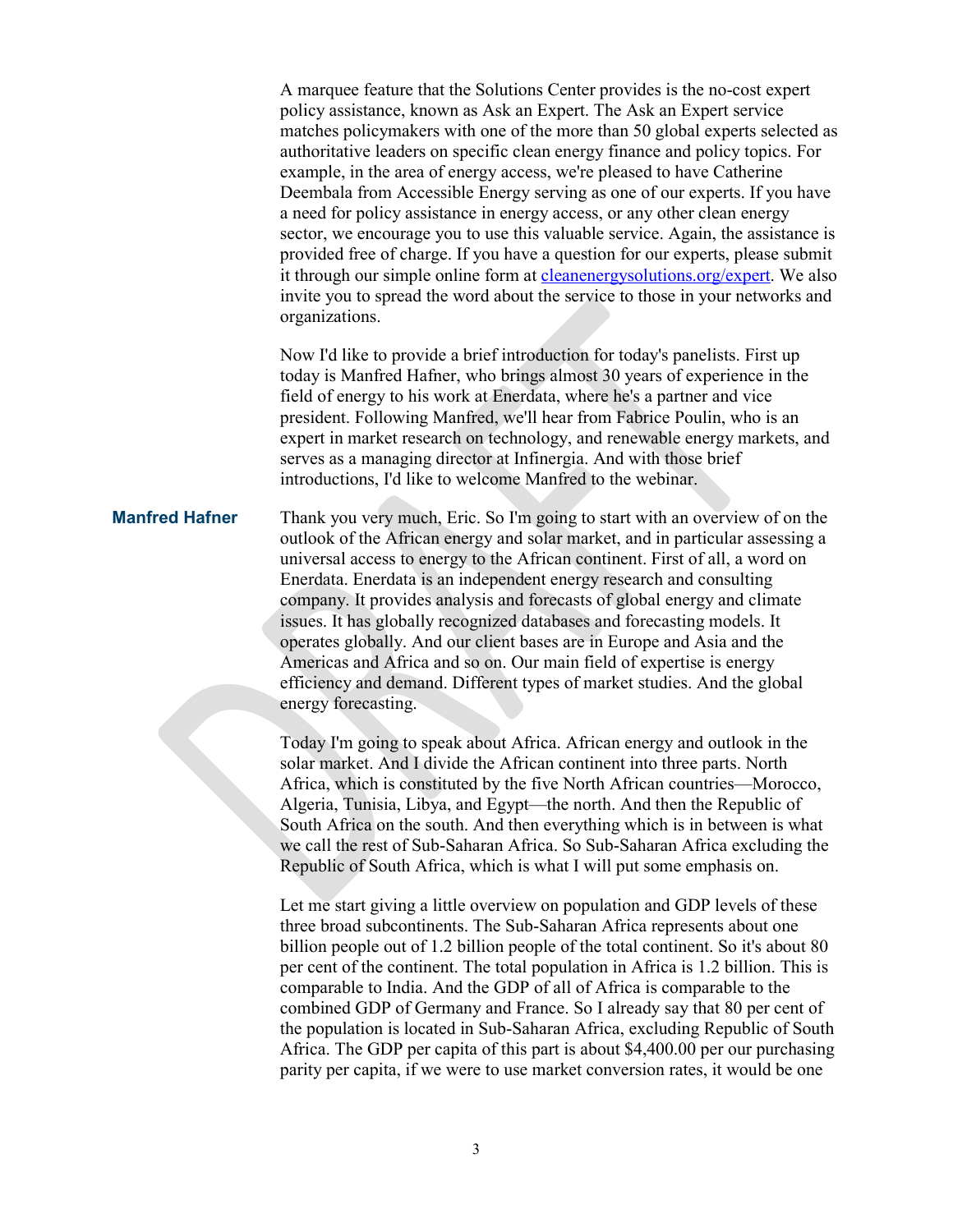third of this figure, about \$1,600.00. This compares to a European GDP per capita of the order of \$22,000.00 per person.

Now these overall figures—by the way it is quite interesting to see that *[inaudible]* over decades Sub-Saharan Africa has lagged behind in its economic development. Over the last 10 to 15 years, there has been a very strong growth in Sub-Saharan Africa on the order of five to six per cent a year, on average. And it is expected Sub-Saharan Africa is expected to be the continent of the present century. The problem is that these figures, which I just showed, which you can see here, they hide the fact that in Sub-Saharan Africa about half the population live with less than \$1.50 per person, per day.

Now, on this graph, we just show the level of energy consumption per capita. We can see it's an average about one ton per person in North Africa, 0.5 ton per person in Sub-Saharan Africa, excluding South Africa, and 2.5 for the Republic of South Africa. To get the comparison, in Europe this figure would be about 3 tons per capita, and in the US it would be about 7 tons per capita. Now on the right hand side of this graph, you can see the very different energy mix in these three areas. The three sub-regions. If you start with North Africa, we can see that a very important part of the energy demand, primary energy demand, is based on the gas and oil. As a matter of fact, the North African countries do have a lot of oil and gas resources. If you go to South Africa, we can see that two thirds of all the primary energy consumed is based on coal. Indeed, South Africa is one of the major exporters of coal, and they do produce a lot, and they do use a lot domestically for themselves. And then when we look at this Sub-Saharan Africa region in the middle, we realize that not only do they consume very little energy per capita, but most of the energy they use is traditional biomass. It's mainly food root, fuel root, and charcoal, for cooking.

The problem with this is that it generates a major health effect due to indoor smoke, mainly. And this is mainly also an issue, a gender issue. In other words, we have about 15 per cent of the world population who live in Africa, and they consume about three per cent of primary energy of the world. Sub-Saharan Africa represents about 80 per cent of the African population, and they consume about half of the energy consumed in Africa, if we include the traditional biomass. But they would represent about 25 per cent of the commercial energy in Africa, since all this green part which we see her is non-commercial biomass.

Now as far as the power mix of the electricity consumption is concerned, there is a very strong particularity, which is the electrification rate. The electrification rate Sub-Saharan Africa, excluding South Africa, is extremely low, only about one quarter of the population has access to electricity. In North Africa, this rate is now already 99 per cent. Half a century ago, in Morocco, it was very low as well, but now all of North Africa has caught up tremendously, and in South Africa, the Republic of South Africa, a very high electrification rate is available as well. So not only is the electrification rate very low in Sub-Saharan Africa, excluding South Africa, but obviously and as a consequence, power consumption per capita, the average power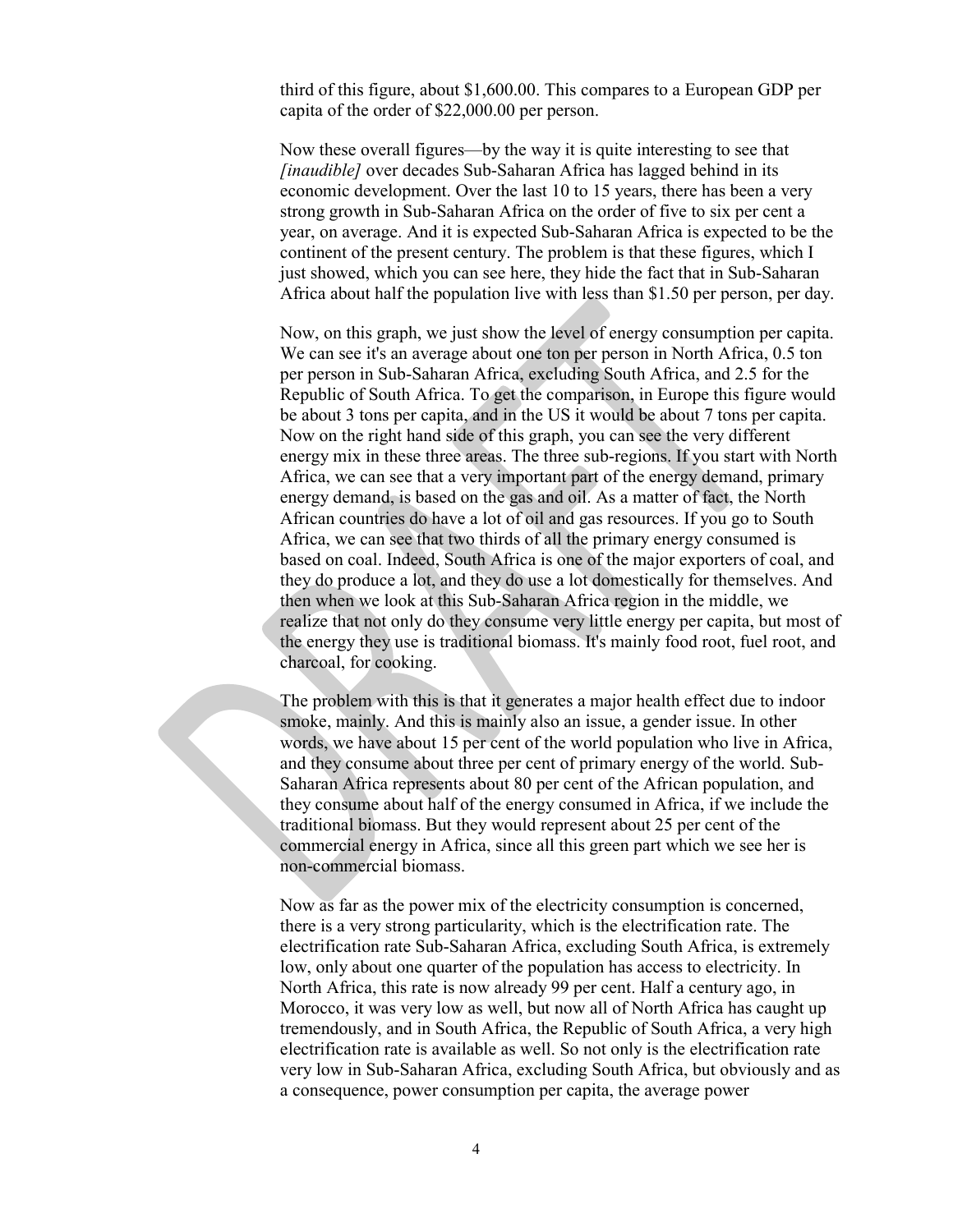consumption per capita is very low indeed as well. You can see the power consumption per capital of the three regions here, just to get a feeling of what it means. For instance, in Europe, this figure today would be about 6,300 kilowatt hours per capita.

Now on the right hand side we can see how this electricity is being produced, and has been produced up to now. You can see that in North Africa, power generation is mainly based on natural gas. In South Africa, it is mainly based on coal. And in Sub-Saharan Africa, even though it makes very little production and consumption of electricity, but the part which is produced is mainly based on hydro and indeed there is huge hydro potential in Sub-Saharan Africa.

Now what are the issues? Let me briefly give you some issues related to the energy access in Sub-Saharan Africa. As I say, only about one quarter of the population in Sub-Saharan Africa, excluding South Africa, is presently electrified. This represents—this means about 600 million people do not have access to electricity today, and of the total, about 64 per cent of the urban and peri-urban population is electrified. So most of the urban and per-urban population is electrified, while only 14 per cent of the rural population is electrified. Now, what we call urban and peri-urban population—urban is cities, and peri-urban is what is around the cities, very often it is constituted by slums, which are indeed not electrified. There is a severe shortage of essential electricity infrastructure, is obviously undermining efforts to achieve a more rapid economic development.

Now this minority of people, there is one quarter of the population, these 600 million people located in Sub-Saharan Africa—no, 300 million people who are located in Sub-Saharan Africa who have access to electricity, who mainly live in cities, and they do have access to electricity, but the supply is often unreliable. It necessitates widespread and costly private use of backup generators running most of the time on diesel and gasoline. Moreover, there is a very important amount of electricity losses due to the poorly maintained transmission and distribution networks, and these are about two times as high as the world average. Now, in the urban areas, we can experience today a quite strong improvement on the coverage and reliability of the centralized electricity supply. On the other side, in the rural areas, there are about 70 per cent of those gaining access to electricity today. They do so thanks to mini-grid and off-grid systems, and Fabrice will talk to you about this in a short while.

Africa also has one of the—a very, very high solar irradiation. This is in particular true for the deserted areas. A little bit less true for the equatorial areas, due to the high humidity in the air. We also have, as you know, we have had, over the last few years, a tremendous decline in the cost of PV cells, PV modules. They have declined over the last five to six years by more than 80 per cent. And this also holds true for Africa, which you can see here on the right hand side, on the left bar of the right hand side of the graph, we can see that the PV technology in Africa, PV installations in Africa, they're slightly more expensive than in other regions, with exception of the Middle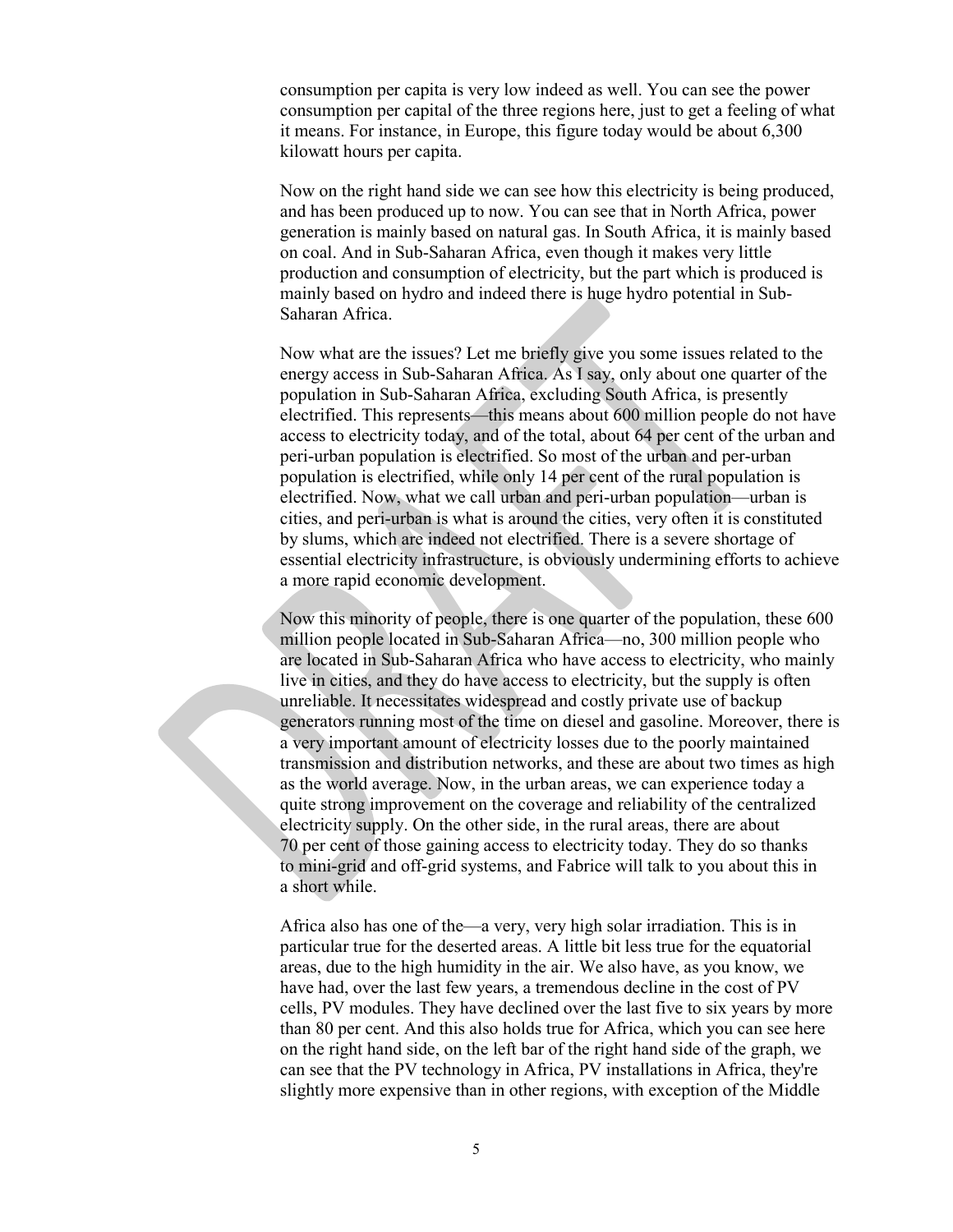East, because very often installations in Africa are more expensive than other regions, because it's more complicated to bring the installation infrastructure to the place, and because there is less competition in Africa. But the difference is not tremendous. And it has come down there as well very strongly.

Over the last few years in Africa, we can—we have experienced a tremendous increase in photovoltaic electricity generating capacity, especially over the last few years. With over the last 15 years, an increase on average of about 70 per cent per year, mainly due to South Africa, the Republic of South Africa, also due to North Africa in particular Algeria and Morocco, but also Egypt, and Sub-Saharan Africa. The same can be said for concentrated solar panel power. The install capacity has increased tremendously over the last six years, about 75 per cent per year as well. And here, the development has been mainly driven by South Africa, followed by North Africa, and by North Africa it was in particular Morocco, followed by Algeria and Egypt.

And the projects are expected to continue. We have, at Enerdata, we have a very developed power plant tracker, which tracks all power plants in the world. And here we can see for the next few years, up to 2020, that in Africa, there are plans to add about 6,500 megawatts of additional capacity to the ones which are already in place—both PV and CSP, mainly PV, but also CSP, as you can see on this graph.

Now let's look into the future, and let's look at the baseline scenario into the future. So again, we have our three regions in Africa. I would like to concentrate on Sub-Saharan Africa. In Sub-Saharan Africa, which today has almost one billion people, will, in 15 years' time, add 40 per cent of additional people, which means 400 additional—400 million additional people. There's a strong population growth. There's a strong GDP growth rate. So GDP will almost double. And GDP per capita will increase as well. But still be at a very low level. Energy demand per capita is even expected to very, very slightly decrease.

Here we can see the evolution, expected evolution, this baseline scenario, on energy in Africa, North Africa, Sub-Saharan Africa, and South Africa. We can see that these trends which we have seen in the past will more or less continue, are expected to continue with a more diversified energy mix. More renewables, which are entering the energy mix, as we progress in time. But fundamentally, in Sub-Saharan Africa, we will still be 60 per cent of energy demand will be based on traditional biomass, and this as we will see is not so good as I have explained earlier on. There are huge health issues related to particularly ladies when they cook in their houses, and they have to breathe the pollution of the cooking stoves, which has been shown is a bigger issue than malaria or AIDS in these countries.

The power mix issue—electricity mix into the future. Again, the baseline scenario. Now, here, as well, we can see our diversification of the electricity mix, in this baseline scenario. But at the end of the day, when we look at the Sub-Saharan Africa, we will increase the electrification rate in 2015 of 27 per cent, by 2030 to some 45 per cent. Which is better than it is today. In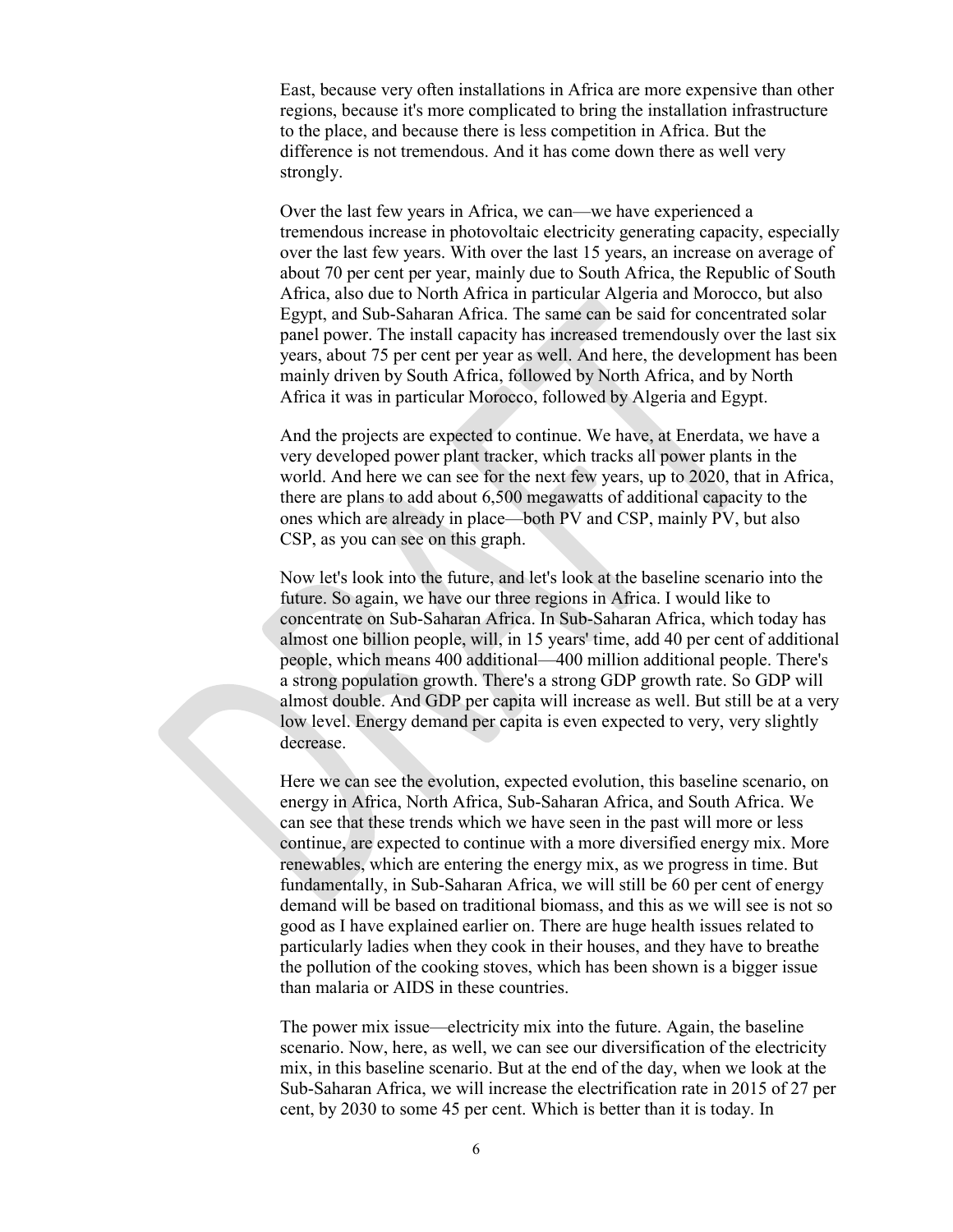particular taking into consideration this is a huge effort, because we will have a 400 million additional people, and the electrification rate is almost doubling. Having said that, this does not conform with the sustainable development goals set up for 2030 by the United Nations. We all know these 17 sustainable development goals, all of which apply and are very important for Africa, and for Sub-Saharan Africa in particular, in particular number one, alleviation of poverty, alleviation of hunger, health issues, education, gender equality, clean water—but I would like to stress the SDG, sustainable development goal number seven, which is related to affordable and clean energy, and the idea here for Sub-Saharan Africa to have a universal access to electricity and to energy for everybody. And so by 2030.

So in this scenario which I just showed, which is very ambitious, which is a baseline scenario, where we make efforts to electrify, arriving at the 45 per cent electrification rate by 2030, is *[inaudible]* in line with the sustainable development goals set out in the agenda for 2030.

Now what we have done is to see what would need to be done in order to get to a universal electrification of—and access to electricity by everybody in Sub-Saharan Africa as well. So if you—if we look at this table on the bottom, we can see the present situation in 2015, presently we have 64 per cent of the population in the urban population which is electrified, only 14 per cent of the rural population which is electrified. And this gives a total of about one quarter of the population of Sub-Saharan Africa which is electrified. Now the baseline scenario for 2030 is shown here. The 45 per cent which I just mentioned before. And of which 73 per cent would be electrified in urban environments, and only 20 per cent in the rural environments. Now, the International Energy Agency in its report of 2014 on Africa, they have written a very interesting book on Africa *[inaudible]* Africa, they have developed this African Century Case. Which is a very strong development for Africa. And the scenario implies that by 2040, Sub-Saharan Africa would have an electrification rate of 83 per cent, which also is not in line with the SDGs, with the sustainable development goals. So what we have tried to develop here is what we call the SDG scenario, sustainable development goal scenario, which is 100 per cent electrification, both urban and rural, by 2030.

And you can see here on the graph, on the top, what this would mean. It would mean a very strong increase in power generation, power demand, and therefore generation, and it would also mean a very much higher demand level per capita, because obviously many, many more people will consume electricity. So it will almost be multiplied by four, from 300 to almost 1,200 kilowatt hours per capita.

Now, what does this mean? If we look at the left hand side of this graph, we have divided in red the urban population, and then blue, the rural population. Now the urban population represents about 350 million people today, 38 per cent of the total, and of these, as we said before, 53 per cent are electrified, 222 million people, and 37 per cent are not electrified. So the challenge here is to electrify this part, let me see if I can show you, this part here, which is presently not yet electrified. So by 2030, to electrify it, and this will be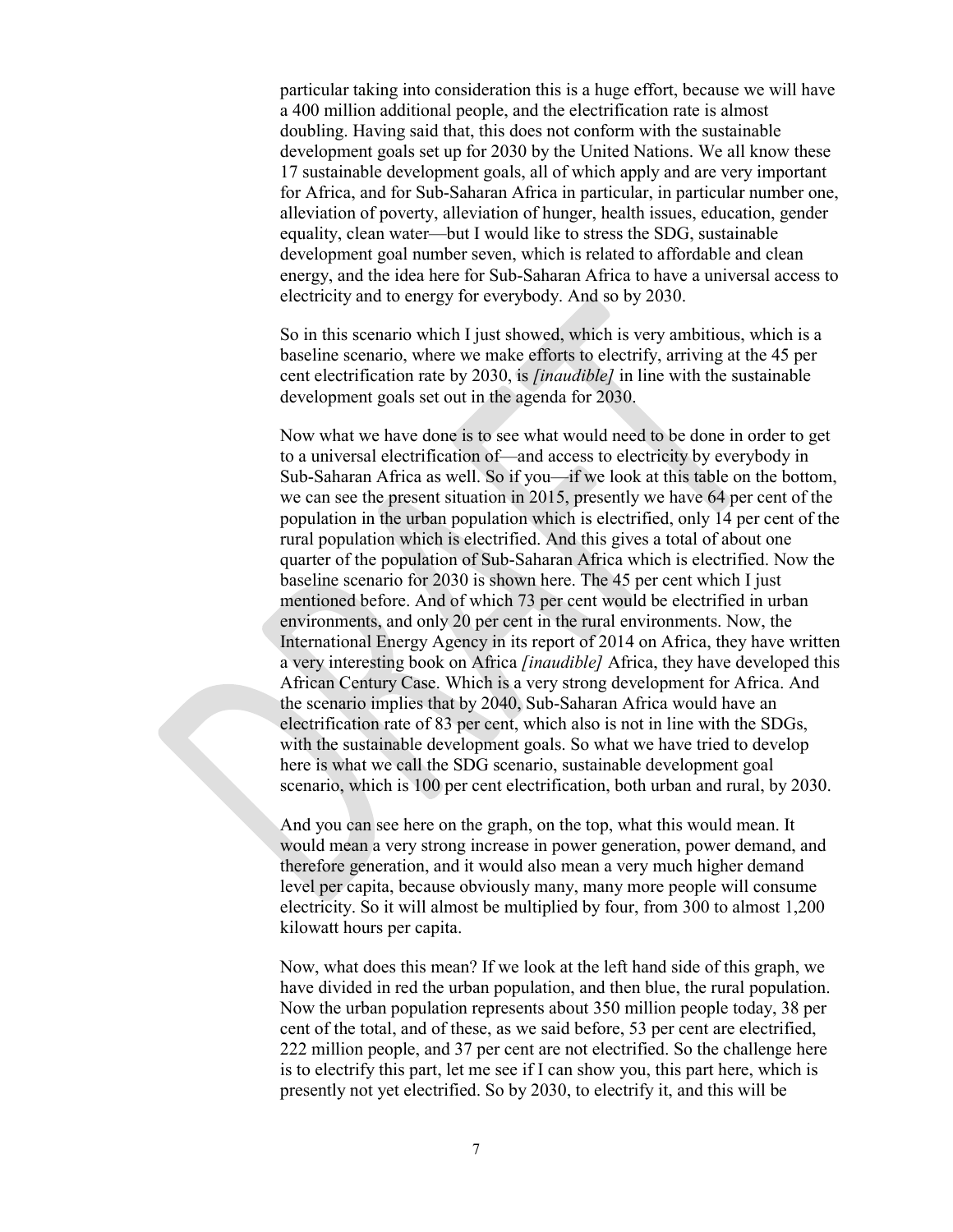electrified with on-grid systems, obviously. Now, when we look on the other side, on the rural population, where only a tiny little part, only a small part, about 18 per cent, 19 per cent are electrified, so far, and 81 per cent are not electrified, here the challenge is to electrify these 480 million people today which over the next 15 years will become much more people, because the population is growing very fast. But the idea is that by 2030 everybody will be electrified.

How will this be done? Let's look at the right hand side of the graph. Most of this electrification is going to happen with on-grid systems that we can see here, the lower part, in pink, which is the urban population which will get access with on-grid system. And most of the rural population will get access with on-grid system as well. But there is about 21-22 per cent of this part which will rely on off-grid systems, which are much more cost effective for them than to bring in grids.

So here we can see what this means. The three scenarios, baseline scenario. The IEA-ACC scenario, and the SDG scenario, and here we can see that this would mean, as far as the SDG scenario, would mean as far as photovoltaics, as far as solar is concerned, would mean a very strong increase in about 80 gigawatts of solar power by 2030, by the time span of 15 years. So it's a much, much higher level than the baseline or IEA-ACC scenario. We can see here again these are the cost—what would this scenario cost? While the total cost of power generation development for the 15 years to come in the baseline is about \$9 billion per year, on average—the sustainable development goals scenario, which means electrification for everybody by 2030, would imply a cost—an average yearly cost of about \$33 billion. In addition to that, if you want to also reduce and to bring to zero, or to reduce very strongly the traditional biomass for cooking, and to convert it into clean cooking facilities through biogas systems to advance biomass cook stoves and LPG stoves, this would add another \$4 billion per year of additional investments.

Now this would make a total investment need on average of something below \$40 billion per year. But you may say this is a lot, this is a huge amount. Yes, it is. But if you compare it with the total investment cost for the energy sector worldwide, which is about \$1 trillion, one thousand billion, per year, it's a tiny little amount. It's less than four per cent compared to the overall investments to the energy sector. Now, obviously there's a big problem. The one threat *[inaudible]* easy to find the money for the \$1 trillion per year, because this is to satisfy solvable demand, while here we are in front of people who are not solvable, and which have a problem of bankability. Which brings me to my conclusion. The role of development banks and agencies, which is tremendously important.

First of all, let's remind—energy access is a precondition to socioeconomic development. Energy access will increase standards of living and create a condition for markets. This means it will create the conditions for consumption, but also for local production in addition to imports. The role of development banks and development agencies, and therefore public private partnerships, is of utmost importance. Because we need here the private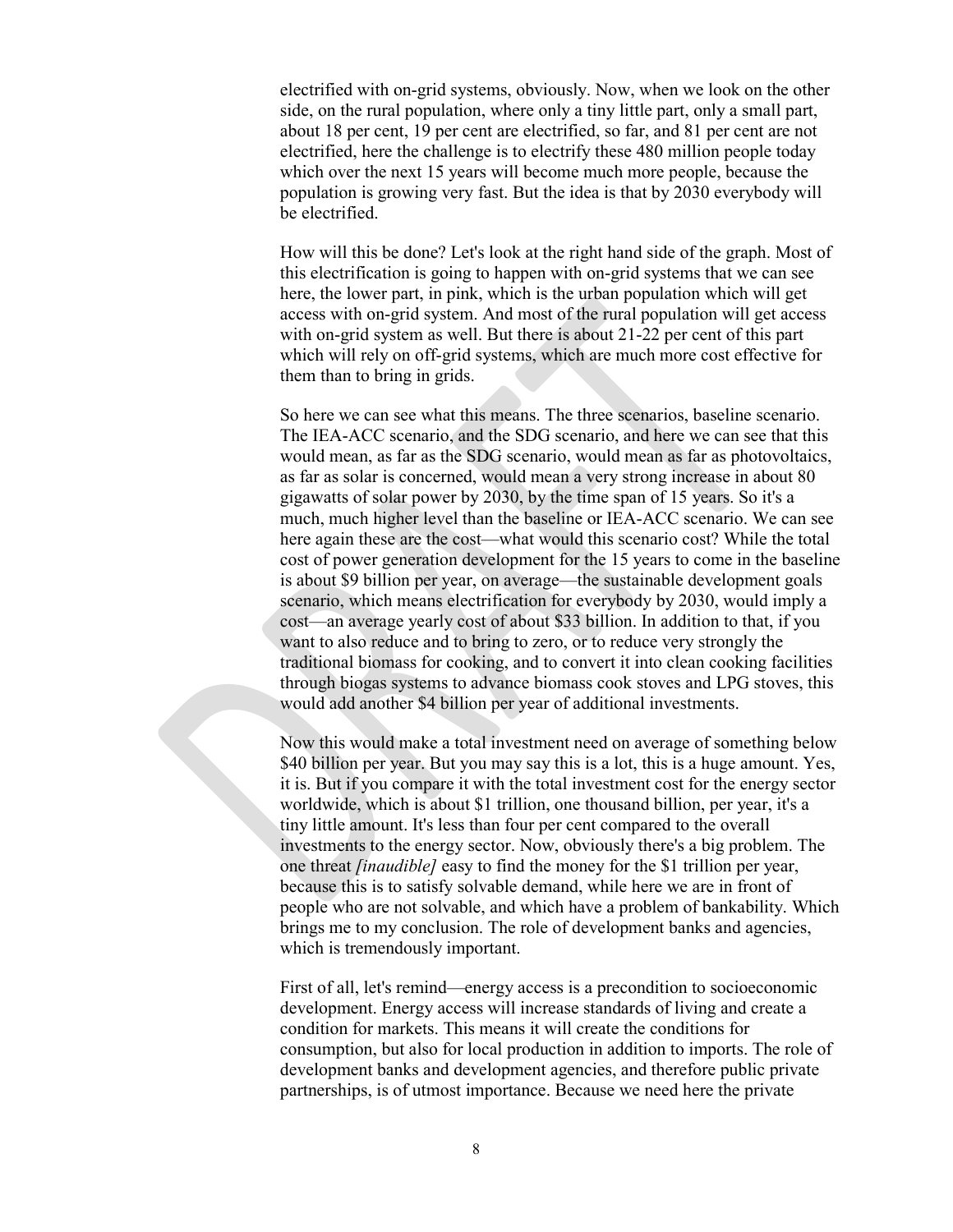sector alone cannot deliver. So the G20, the German President of the G20, has launched the idea of a Marshall Fund for Africa. The benefits, we think, should be huge. Both for the African continent, and for the world as a whole. Let's just remember, when the US launched, after the Second World War, the Marshall Fund for Europe. This could be—could have been considered as costly but at the end of the day it allowed to reconstruct and develop very strongly Europe, but also the US, since at the end of the day, it created also demand for American products.

So this is my last slide. The conclusion is there is a moral need to electrify and to bring access to the people in Sub-Saharan Africa. It is costly, but it can be done. It's—and with this, I give the presentation, I give the floor to my colleague, Fabrice, from Infinergia, who will speak on—will speak about offgrid systems, which is a very important issue, because it is to electrify the rural populations.

Fabrice Poulin: Thank you, Manfred. So hello everybody. I'm Fabrice Poulin. I'm from Infinergia. I'm the managing director of the company. And here I would like to extend the presentation of Manfred from Enerdata to discuss about the off-grid solar market in particular. So first to introduce this work, this work and the data that we present here is based on the report that we published by the end of 2014 that was a full analysis on Africa off-grid photovoltaic market. Let me describe basically the main steps of the presentation I will make today. So first I will give some few introductions about off-grid electrification issue. Second, I will look into the PV installations and giving you numbers about the installed capacity in particular. Third, I will describe for you how we came to build a model for the assessing the development of the off-grid market in particular. And ranking the specific countries. I will give you the top five of those countries. And as the fourth and last part of my presentation, I will give you this description of how we see the market evolving until 2020 in terms of volume, and install capacity, in megawatts. And of course the challenge and opportunities that remain for this particular market.

First, definitions. What we mean by off-grid is basically a system that is not connected to the main or national grid. So it can be a system, as such, for example, a telecom tower, a pumping station, or whatever autonomous system we call standalone system. Or it could be also a site. So that means it could be a village. It could be a single house. Or it could be a larger community supplied by a mini-grid. And just to introduce mini-grid and making a small side comment on mini-grid, we did most of our study on offgrid, and excluding mini-grid, which is a topic as such, and it's a separate topic. But typically a mini-grid is connecting several houses, and several villages or communities into—and supplying them with a centralized system which is not connected to the rest of the country system. So it's basically a grid that is not connected to the grid, and it's limited in terms of regional spread. Usually it's on a smaller—let's say geographic like few towns, or small region.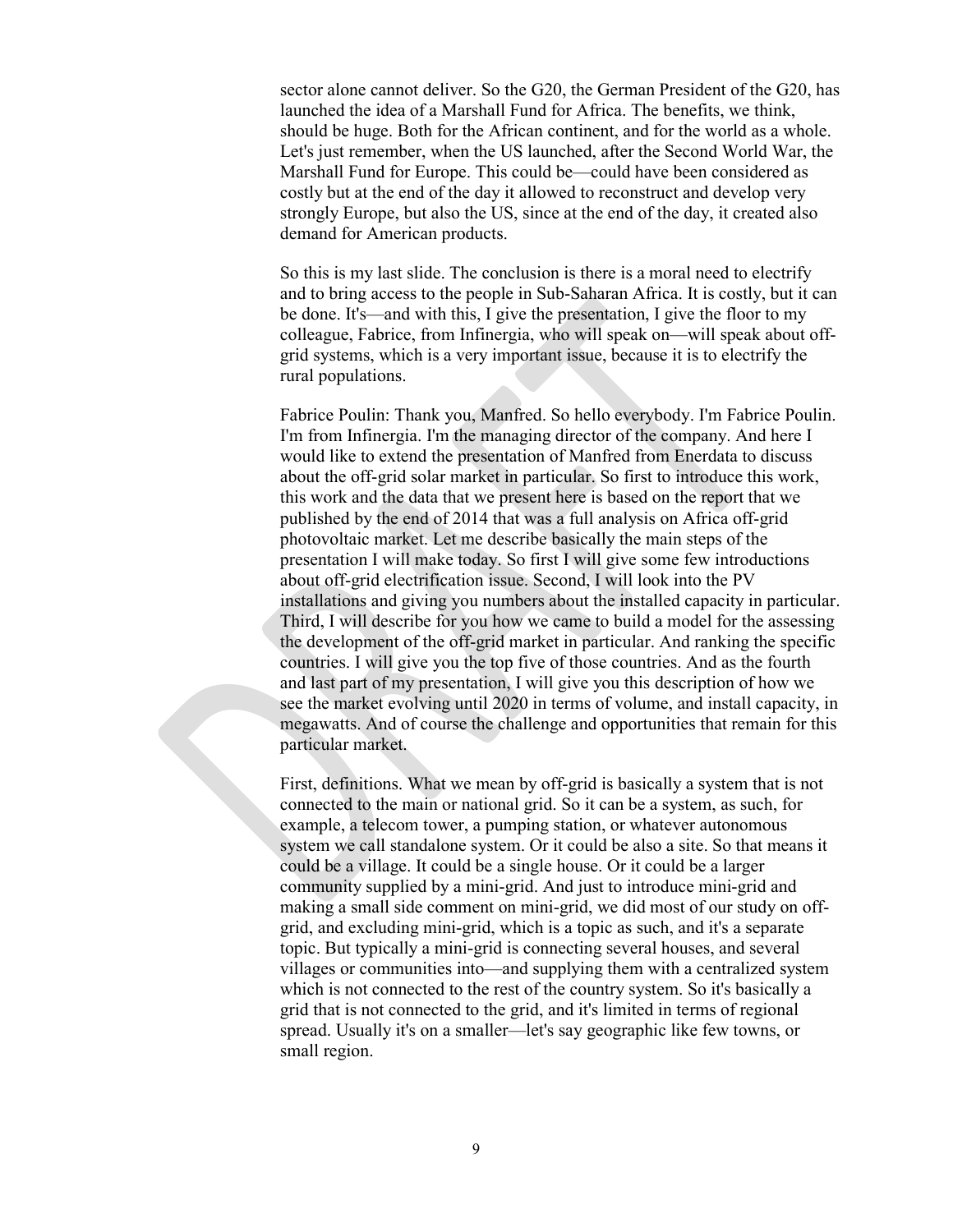So that's why I wanted to put aside this mini-grid aspect, and let me give you some context on why we did this study on off-grid photovoltaic in particular. So first as was presented by Manfred, we have a huge problem in terms of access to electricity. So I will come back to that. But we are basically 600 million, 590 million people living off the grid today. And they are using different type of solution to let's say comply with this problem of finding a solution to this problem, and most of them are based still on fossil energy. So we will look into off-grid and photovoltaic, or PV, as a source for electricity for this off-grid population. Certain aspect that we found and that led us to make such a report is that we have noticed that there was a lack of information on both the market situation, volumes, and description by country, but also industry, manufacturers, distributors, integrators, or OEMs, and basically we wanted to clarify that and bring some extra information for people to base their strategy, market strategy, and also development, market development decisions.

So this is how we got to build this report that I will give you some few insights today. It's basically studying three things. We are studying needs—so basically the electricity access issue. We are putting these needs into a macroeconomical context, which I will also describe, and we're also putting numbers on it, with installations numbers, current and forecasted installations. And last but not least, the forecast, and the modeling, we will also indicate how—what are the factors that we believe at Infinergia are affecting the development of a market. So they both favor or help the market to develop. Or they slow the market. And I will also describe those factors via our offgrid model.

Moving onto how many countries. So here we have another description of the African market from the one that my colleague, Manfred, presented. We basically have split Africa on five different sub-regions. Basically, Northern Africa, Western Africa, Central, Eastern, and Southern Africa. So it's another let's say analysis. We've basically—those five regions. I will describe on why we did that, and also why we selected only 33 countries for this. Basically, it's countries that have an interesting number in terms of population, and, as such, have leverage, so off-grid solutions can have a leverage on the population. And also electricity access issue, of course. So our work has been done on 33 countries, and I will describe why those 33 countries are basically representative of Africa.

As mentioned, we found out that there is 590 million people off the grid as of 2012. And these numbers are from the IEA. And out of these 590, we have 535 million that are basically locating in only 33 countries out of the 54 countries that Africa is counting. So basically this is one of the first reasons why we focused on those 33 countries. And also an important aspect that was also exposed by Manfred before is the rural population. And on these 33 countries, we have 439 million people that are basically the rural population, and that is off the grid. So 82 per cent of this number is basically rural population. So here we basically have an important amount of people off the grid and living away from urban centers.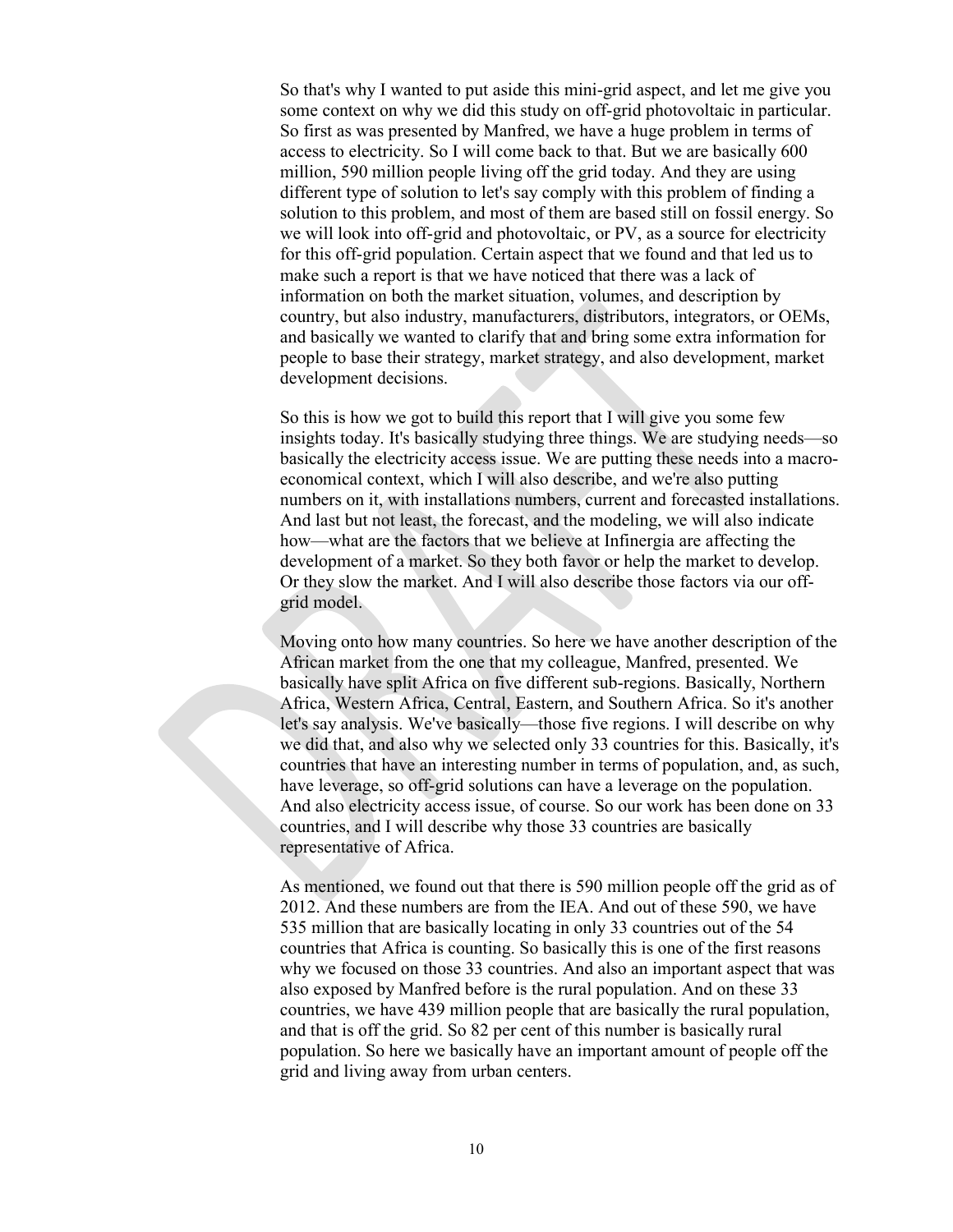Moving on to electrification issue. So as I mentioned before, there is both an aspect of population, but also access to electricity. So taking those 33 countries that we described before, over those five regions, we basically have 17 out of 33, so that's about half of them have an electrification for rural geographies below 10 per cent. So this is the first huge impact that we have on many countries. Rural communities are basically mostly off the grid, so they don't have access to electricity. And so we have of course a variety of countries, but this is the first point to highlight. So then comes the question how can we solve that?

And this is where the numbers come into the picture, and where we present the install capacity over those regions, so those five regions, basically let's put the numbers into perspective. We have in 2012 totally 168 megawatts cumulative installation of PV system off the grid. And let's put this in perspective. Those 168 megawatts can be compared in terms of for Africa we can compare those to grid connected. So we know that in grid connected in Africa we had 0.6 gigawatts out of 102 gigawatts in the world. So 0.6 gigawatts only for Africa. That's one per cent—below one per cent of the total capacity install in the world. If we talk for off-grid, we've got these 168 megawatts, but are basically below 10 per cent of the total off-grid market worldwide that we estimate around 2 gigawatts, which is still a very small percentage, two per cent, of the grid, let's say, photovoltaic market. So we put here in perspective both Africa versus the world, and off-grid versus grid. Out of this, we see that we describe here five regions, but we have also six countries that amount to more than 50 per cent of the total install capacity, and this is where we're doing install based where is off-grid today in Africa? Or, as of 2012. It's mainly in Africa. South Africa, sorry. It's then in Kenya, Morocco, Egypt, Uganda, and Nigeria. This was the situation as of 2012 for off-grid, okay? So those six countries were representing 52 per cent of 168 megawatts.

So now that we have assessed the situation now five years ago, the question we can ask is, where do we go from this 2012 to 2017 and to the future, 2020? This is how we basically imagine a model, and that we have let's say tried and let's say improved, also. So we tried to find basically what defines the off-grid market. Basically, it's rather simple for the basic of our model. We took three parameters, three main parameters. The first one is electrical issue, access to electricity. The second one is based on population and the population needs. So we have people connected to the grid, typically, if we combine those two parameters. And of course the solar potential, which means the performance of off-grid PV systems. But this is not enough. We have moderating parameters that are typically influencing that. So let me go into further detail.

So the first one of those three parameters is how we define the number. For example, a country that had more than 50 million people off the grid, were ranked as ten, with a note as ten. And the basically the population was the same where we combined population density, the country area, etcetera, and the solar potential is also of course according to the solar irradiation map that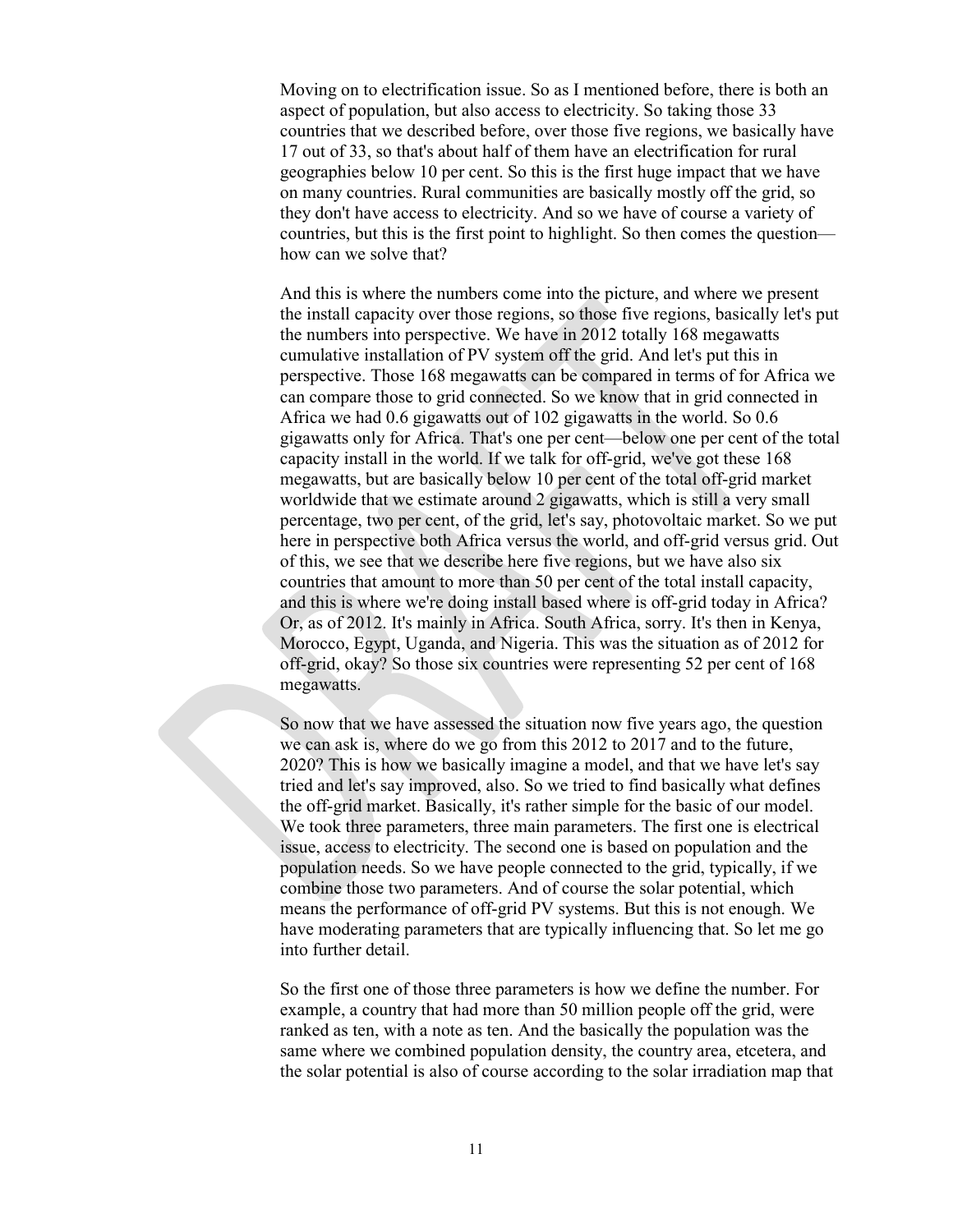was shown by my colleague, Manfred. So this is the main structuring parameter. Three parameters that make a note out of 30.

Second is the moderating parameter. So here we take into account GDP, and GDP growth in particular. So the higher the GDP, and the higher the growth, the better. So we get an increasing note, thanks to this parameter. Then we have, to the contrary, a parameter that is a lowering the note, is the corruption index. So we've got lots of different rankings, let's say. One of them is very well known is Transparency International Index. And this, the higher the corruption, the lower the mark, basically. Third is competition. Competition to photovoltaic energy is mainly fossil energy. So a low cost of diesel is basically preventing higher adoption of PV systems, because they are making such systems less competitive. So the countries that are bringing basically some advantage of fossil or energy or for fuel that are basically inciting customers to use diesel, by being let's say abnormally low. Those countries are being moderating negatively. And to the contrary, the countries that are putting tax on diesel in particular are being moderating positively.

Fourth parameter, industrial ecosystem. It's basically based on local industry. We have some companies that have started local *[inaudible]* manufacturing, solar panel manufacturing companies into particular countries, and also, and most importantly, the distributor and installation or engineering network. So the more this downstream part of the industry is structured, the more company we have, the more experienced they are, the better for the development of the off-grid market, because off-grid is a specialist market. And the last one is natural aspects, where we can have an influence from the geography of the country as such if we are basically desert or forest or particular difficulty mountains area, which are basically making it more difficult for grid to cross, and which is making of course it more favorable for off-grid. These are the five parameters that we have into our models.

And the winner is, or the winners are basically the countries that we are *[inaudible]* describing. So this is based on the 2014, again, I want to highlight. We had Tanzania, Ethiopia, were the two highest ranking on our model, followed by Kenya. So three countries from Eastern Africa. And we had South Africa that was coming also right behind as number four. And Nigeria as number five. This is where we stand today for these rankings. And these are the five, top five countries out of 33 African countries. What happened since 2014? What I can confirm is that Ethiopia is still a leader in the market. We are seeing a lot of, for example, tenders and announcements of installation for Ethiopia in 2016. And the country was ranking high on PV, off-grid PV installations. And likewise for Kenya, which is also very dynamic into this field, and of course Nigeria is very dynamic. So let's say those countries are standing out in 2016. South Africa has decreased, meanwhile, but we have a lot of parameters that favor South Africa. As I mentioned, some *[inaudible]* industry *[inaudible]* parameters *[inaudible]*, there is a lot of knowledge, basically, out of South Africa. And they also have an electricity issue for the poorest part of the population.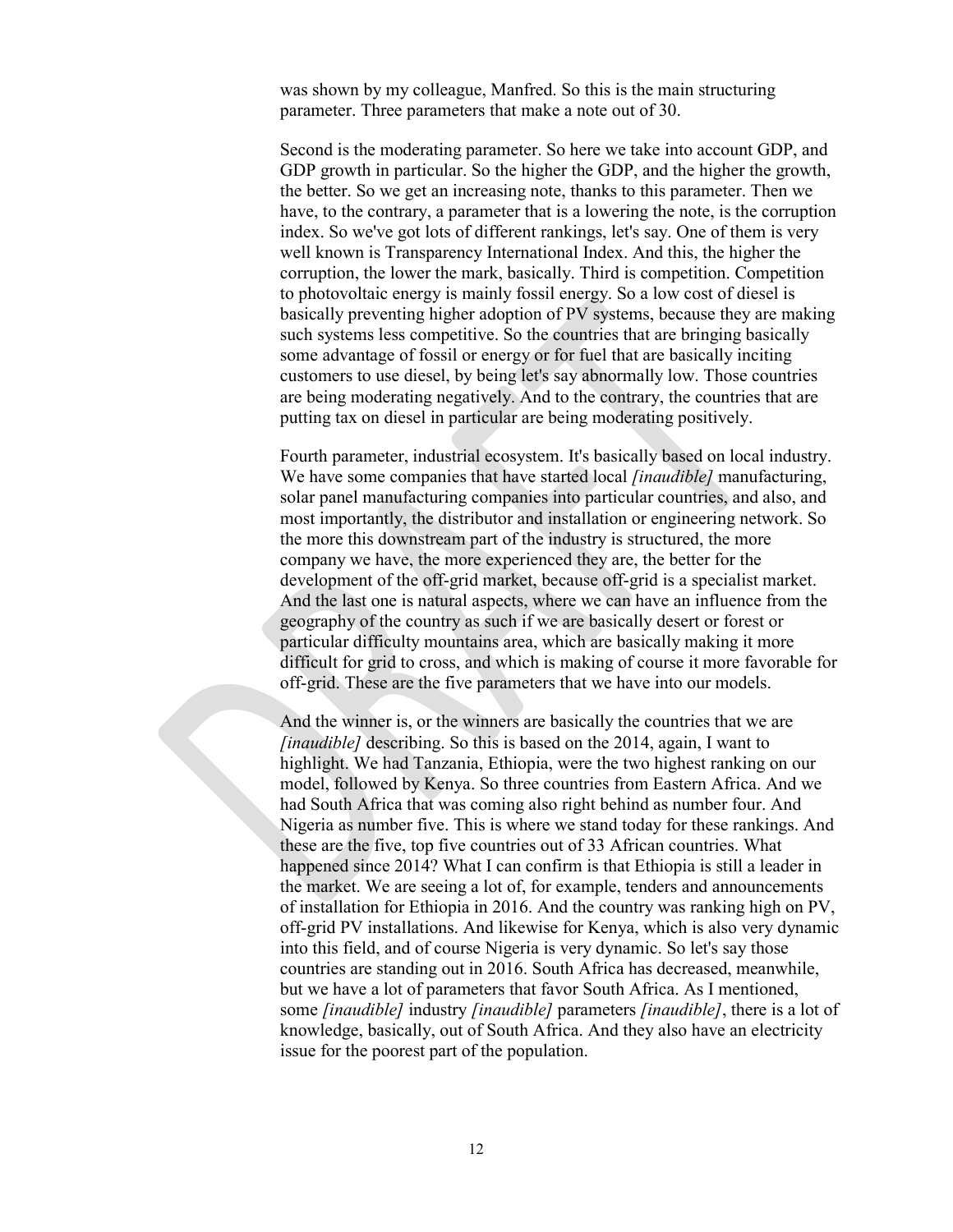So then we have the installation as defined as of 2012, we have our modeling. So we combined both those cumulative *[inaudible]* plus our model to make a forecast, basically, for the coming years. And this is where we've *[inaudible]* 168 megawatt in 2012, to basically now 335 for 2017, for this year, and that shall reach 478 in 2020. So basically we can see from the time we have finalized the report, since 2014, we have a market that has grown by two, that has doubled in size. And this is also accelerating. We see that off-grid photovoltaic installation are accelerating, and several aspects are confirming this. So I was mentioning Nigeria, Tanzania, Kenya, Ethiopia, which are still important countries in that respect. So this is basically where we're heading. And compared to the data that was provided before by my colleague from Enerdata, Manfred, we can see that there is a trend. Off-grid is going to have its share into this aspect, because we just won't be able to connect everybody in rural areas with the grid. So and we can see that there is a huge growth of the rural population. So those people will need to have access to electricity, so we have economic development, and better situation.

As a conclusion, what I can give in a few slides, is basically that there is important growth. It is supported by many companies for off-grid. We've got over 500 companies in the world that provide off-grid components, or systems. 100 of them are providing systems. Plus, we have also increasing efforts from institutions. So Manfred was mentioning the development banks, and we have World Bank, African Development Bank. We've got also the American initiative, Power Africa, which was investing significant amounts. Plus, we've also private investments. So all of this combined means that we have both the industry and institutional actors tackling this electricity issue problem, and dedicating attention. This domain, Africa, is being strategic for these companies today.

However, the market development as we could see is still unequal. We have some countries that are leading in terms of deployments, but some others that are lagging behind. So it's not because we have the highest or the lowest electrification rate but the country is going to come first. And unfortunately in these developments on Africa, is still country dependent, and is not let's say equal on more countries. So the situation is varying, basically, based on the countries.

And moving onto opportunities, and developments. So four points that are basically interest aspects to highlight. First point, there are new offers on the market. The off-grid market is innovative. We are seeing new types of solar home systems, larger ones. Now it's no more about having a 10 watt solar panel plus one small light. We are talking about 100 watts and several devices, including solar charger, phone charger, TV, and other appliances. We also see—this is for rural electrification—but we also see on the industrial part, diesel power generator that are being hybridized with batteries, which means they can last longer, and use less fuel, which is, to an extent, a lower problem than if they were always running on fuel 100 per cent of the time. And finally, the system that are generally optimized for efficiency, and they are also properly remotely monitored. So we have first technology in terms of offer. Second, we've got new business models, and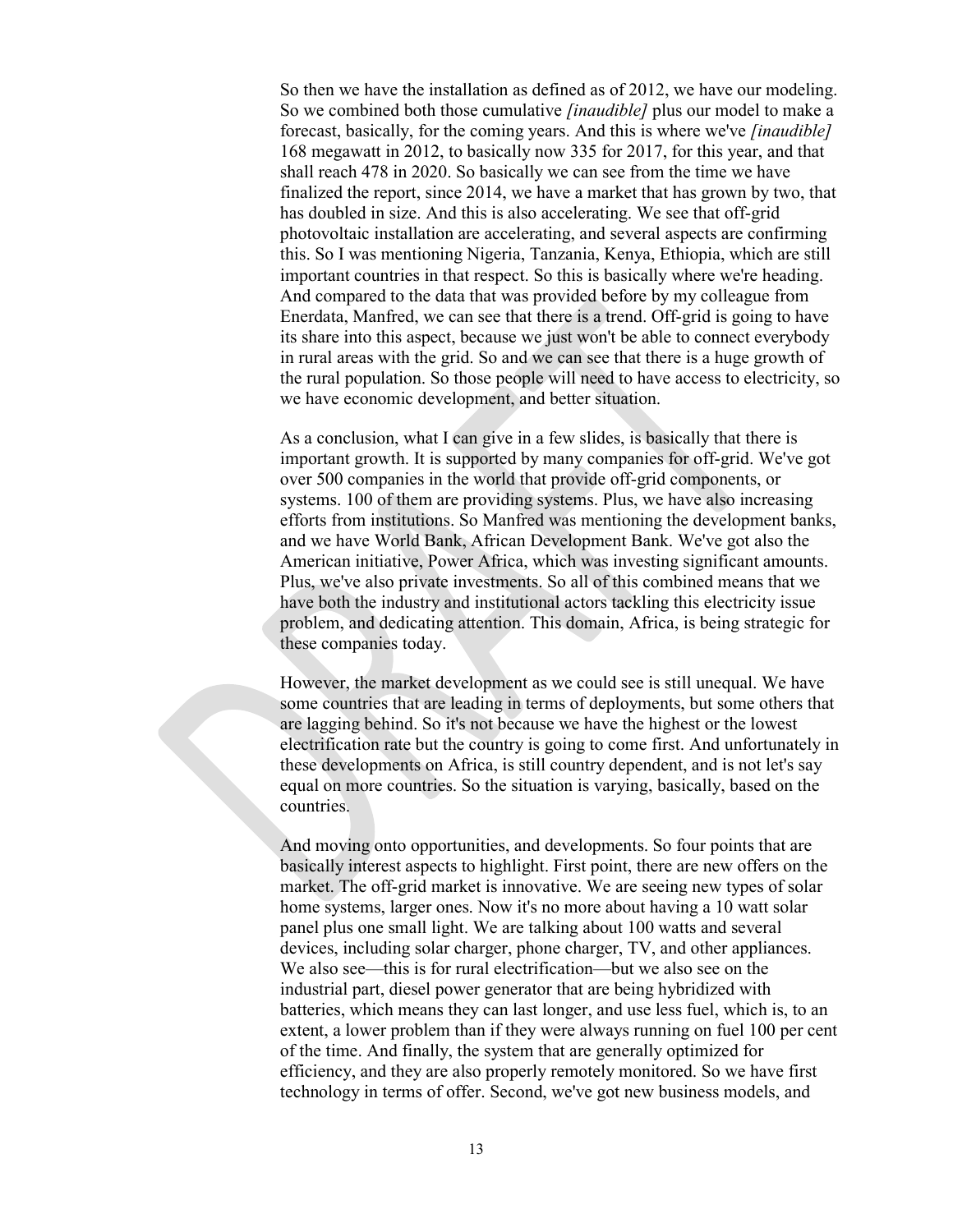new ways to access to finance. We have energy services companies, or ESCOs, that are dedicating to off-grid or micro-grid. And we also have the system that basically is pay per use, which we call pay as you go solar home systems, which are making basically an easiest way to access solar system for people that have low revenues, as was highlighted by my colleague Manfred just before.

So you can get the solar home system without paying the upfront cost right away. You can get it for very low base price. And of course capital is easier now with crowdfunding. Venture capital is having a stronger interest in Africa as well. Cost reduction. I won't describe that further. Manfred already illustrated that very well with the decrease of photovoltaic costs. And this is thanks to grid-connected solar. We have an industry that now is able to provide very low prices, both for the system and in terms of leverage cost of energy, or LCOE. And last point, mini-grids are developing. So this is becoming the second market for after off-grid system. And we have so many projects that are being studied or announced. We have on our site at Infinergia identified 800 mini-grid projects. And that will come online in the coming years. So mini-grid is also a solution, but just an intermediate solution between off-grid and grid.

And my last slide is for the challenges. So this is the opportunities we define, but access to finance remains the problem, and we here agreeing again with another analysis. Access to finance for poor people, but also for startups to develop this off-grid market. Second challenge will be on institutions, and local governments, to have a proper regulation quality will be a very important point. We are seeing so many products that are just not to the level of quality, and has been really a lot of effort on this thing that—on this aspect that has helped. But also it's about duties, and VAT or import duties are important aspects that need to be taken into account for off-grid systems. They of course make a system more difficult to afford. This is something states need to work on, because they will have an economic development related to the off-grid systems. And of course, all the off-grid that needs to be done with a proper planning. So an electrification roadmap, an energy access strategy, rural electrification scheme, reduction of fossil fuel.

Third point, the success and the scale-up of those new business models we've mentioned, ESCO and pay as you go, so far it's going pretty well. We are seeing lots of deployments and success for those initiatives. But there is still some work to be done. And the last one, the industrial challenge, is basically to turn this market into a mainstream market, because it's still today a huge market, but with higher quality products plus a larger offering and the education from the industry, we will have a market that will become mainstream. That's the end of my presentation. So thank you for listening. And we are now open for questions.

### **Eric Lockhart** Great. Thank you both very much for those fantastic presentations. As we turn to the Q&A here, I'll just remind the attendees to submit questions in the question pane at any time here. And in the background, we'll leave up several links on the screen for quick reference for more information about Solutions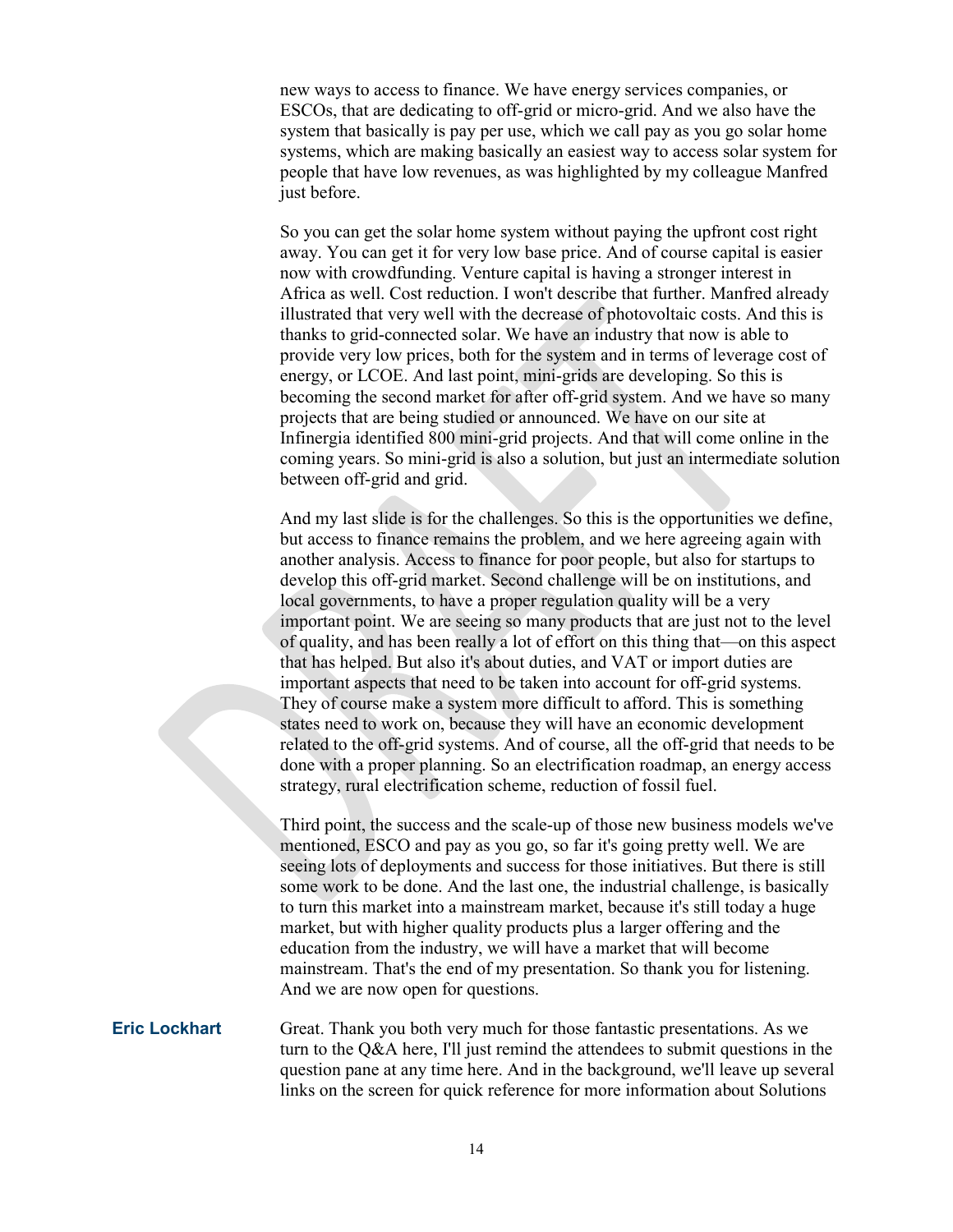|                       | Center webinars. So we have some great questions coming in from the<br>audience. The first one is for Fabrice. And the attendee is wondering if you<br>could talk about why the latest installation data is from 2012, and if there's<br>anything to consider in making current decisions with data from that time.                                                                                                                                                                                                                                                                                                                                                                                                            |
|-----------------------|--------------------------------------------------------------------------------------------------------------------------------------------------------------------------------------------------------------------------------------------------------------------------------------------------------------------------------------------------------------------------------------------------------------------------------------------------------------------------------------------------------------------------------------------------------------------------------------------------------------------------------------------------------------------------------------------------------------------------------|
| <b>Fabrice Poulin</b> | Okay, so, yes, the data we mentioned is from 2012 indeed, and because this<br>report was done in 2014, and basically takes around two years to compile, and<br>gather the data on all the cumulative installations. So we basically have a two<br>year delay in terms of market data at the time we make the report.                                                                                                                                                                                                                                                                                                                                                                                                           |
| <b>Eric Lockhart</b>  | Great. Thank you. The next question is about Nigeria, and if there's an<br>expectation that Nigeria might take a leadership role in the off-grid space.                                                                                                                                                                                                                                                                                                                                                                                                                                                                                                                                                                        |
| <b>Fabrice Poulin</b> | Okay, so I will take this question also. For Nigeria, it's basically one of the<br>most populated countries in Africa. It has an interesting GDP growth that is<br>mainly related to petro and fossil fuel. But this population is also very rural,<br>and grid is inexistent or not so good in many parts of the country. So we<br>basically have a good equation for the development of off-grid. And further to<br>that, the government of Nigeria has announced and implemented some quite<br>good action to develop the off-grid market. And recent announcements were<br>also going into this way. So definitely Nigeria will be a country to watch in<br>Africa in terms of off-grid market into the coming years, yes. |
| <b>Manfred Hafner</b> | Nigeria is also a country which is one of the larger—which has the most<br>ambitious and largest grants for on-grid PV power plants. So Nigeria indeed<br>is a very important country, both as far as population is concerned, and as far<br>as population which is off-grid, so far. But as far—there are very impressive<br>plans for both on and off-grid development in Nigeria.                                                                                                                                                                                                                                                                                                                                           |
| <b>Eric Lockhart</b>  | Great. Thank you both very much. The next question is about the—a few<br>questions about the model Fabrice that you just talked through. One of them<br>is if you have sort of more detailed underlying data than you're presenting<br>that might be available?                                                                                                                                                                                                                                                                                                                                                                                                                                                                |
| <b>Fabrice Poulin</b> | Yes. We do have data on what I presented. Basically I just presented<br>highlights. So it's only extracts of the report. But we typically have<br>information by country on each of the 33 countries we described in terms of<br>installation, megawatts, in terms of rural electrification plans, and also in<br>terms of application—if we are talking about solar home system, or more<br>industrial system like telecom, or for example water pumping or community<br>systems. And we also have information on programs. So definitely we have<br>further data into our report.                                                                                                                                            |
| <b>Eric Lockhart</b>  | Great. Thank you very much. And another question for Fabrice here. So how<br>is the market split between rural electrifications systems or solar home<br>systems and more industrial applications of off-grid?                                                                                                                                                                                                                                                                                                                                                                                                                                                                                                                 |
| <b>Fabrice Poulin</b> | Okay. On this part, we have a very country-dependent situation. It depends a<br>lot on the country. Some countries we will see many industrial application,<br>and we see off-grid being mainly an industrial market. Some other countries,                                                                                                                                                                                                                                                                                                                                                                                                                                                                                    |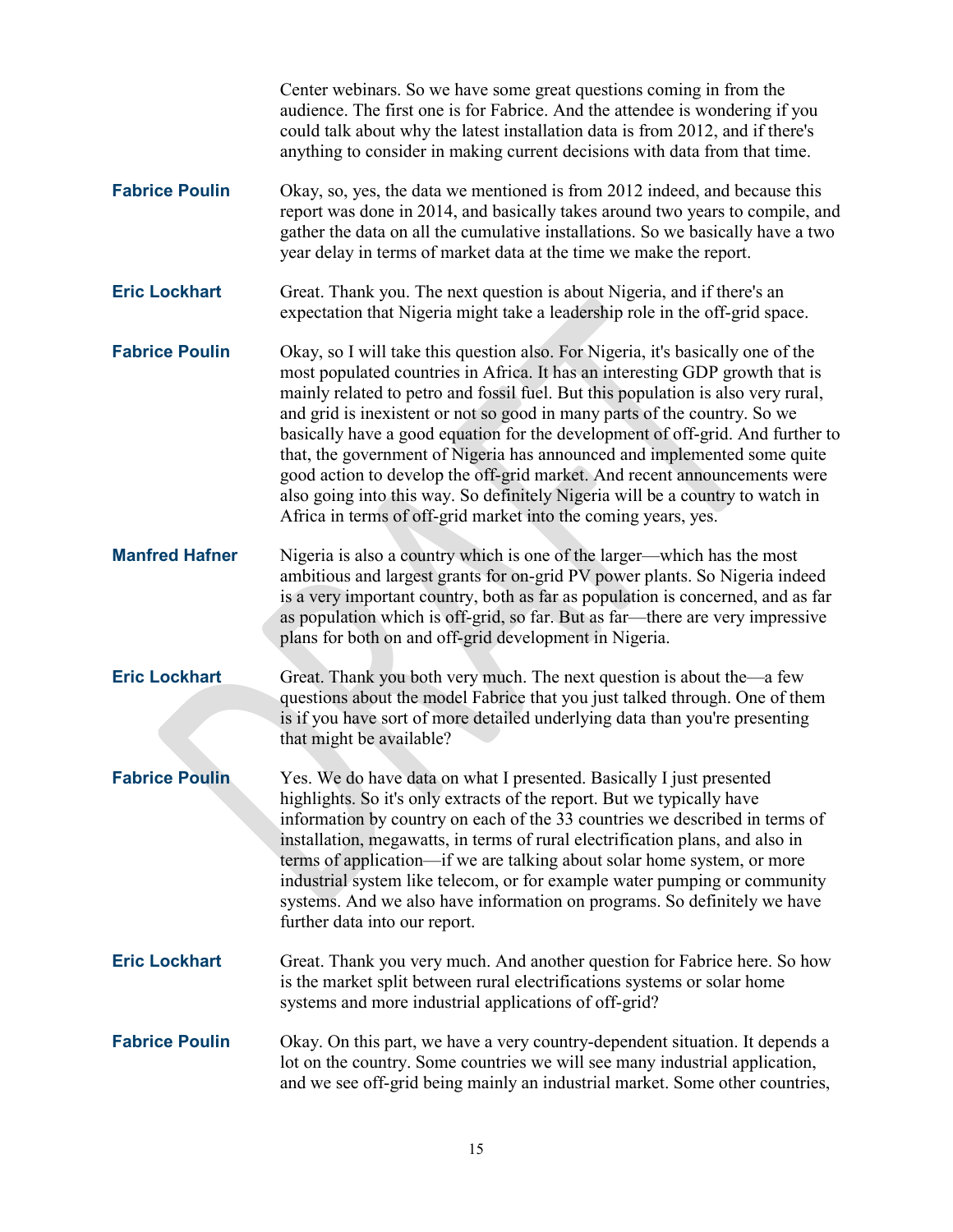we will see off-grid as being mainly a rural market. So this is where basically we have the difference, and it's very much country related.

**Eric Lockhart** Perfect. Thank you very much. So this question, the next question, is to both of you, and you both have touched on this a little bit. But the attendee is asking if you could expand on which countries in Sub-Saharan Africa specifically have been active in solar power, both at the grid level and offgrid, why they're seeing success, and which countries are most attractive for solar in the future? Again, those are for both grid and off-grid. Sort of which are the key players, why, and will those be the key players in the future?

**Manfred Hafner** So, related to on-grid power, as I showed during the presentation, the countries which have been the most active—South Africa. And Republic of South Africa. And then in North Africa, Morocco, Algeria—Algeria, which is developing very, very impressive plan, they want to reduce the dependence on natural gas for power generation. Right now 98 per cent of all the power generation out of natural as. They want to reduce that part in order to be able to export more natural gas. Morocco, as I say, is developing very important program, because they do not have any local resources. And Egypt. In addition to that, in Sub-Saharan Africa, there are—there isn't very much there isn't a lot yet. But there are many countries which are developing like as I said, Nigeria, but also Ethiopia, Sudan, Ghana, and several others.

**Fabrice Poulin** On the off-grid side, I would say for Northern Africa, Egypt indeed has an interesting potential. Whereas Algeria, Morocco, and Tunisia are more on the application specific application aspects. But overall, Egypt is interesting for many applications altogether. On the western side of Africa, I believe Senegal and Nigeria, again, are interesting ones. But plenty of others—Ghana also is showing some interesting potential, and these are one of the countries in Western Africa that are of interest. For Central Africa, the DRC, Democratic Republic of Congo is also interesting, together with Cameroon. On the Eastern Africa, I already mentioned Ethiopia, Kenya, Tanzania, interesting, Uganda, also. And for the Southern Africa, I think South Africa still has some potential, but other countries as well. But to a lower extent to—compared to the countries I was mentioning before.

**Eric Lockhart** Thank you. That was very helpful. This next question is directed to Fabrice. And the attendee asks—who are the major micro-grid players in Africa?

**Fabrice Poulin** Today, it's a complex answer. Let's say that we have a lot of stakeholders into micro-grid. We can have the national utility. We can also have private companies. And this depends a lot on the country we're talking about. So this is let's say a complex question to answer. Let's say it's both institutions, national institutions, and private companies that—depending on the country. So today we don't have a number one company that is getting most of the market. We have plenty of companies. It's still very fragmented. But the interesting thing is that we're getting very important companies that are for example from Europe, or outside of Africa, that are the energy companies, and utilities. And these companies are looking for growth opportunities. And they are dedicating particular attention on Africa. And these are the huge utilities that we have here in Europe, several of them have a plan on Africa.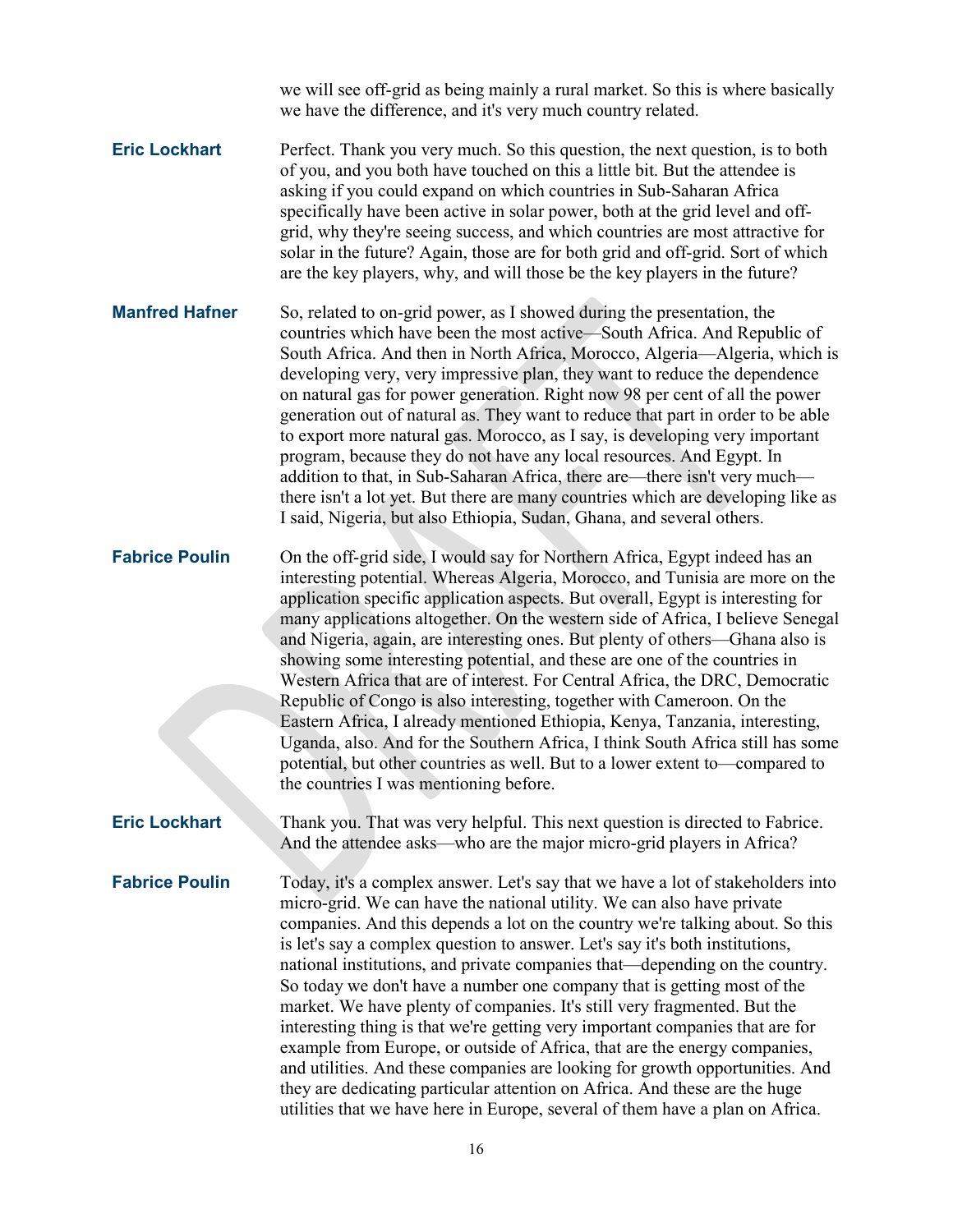- **Eric Lockhart** Great. Thank you. The next question is for both of you. And the attendee is asking about costs. Solar costs. And if the industry or consumer might be waiting for further PV cost decreases, in order to jump into the market, or if you think costs are already at a place where you think there should be a good deal of market activity.
- **Manfred Hafner** Yes, thank you. PV costs have decreased indeed tremendously. And they will continue to decrease. Even so, we can imagine that there might be an industry consolidation at a certain point in time. And the decrease might not continue always in a very linear way. In addition to that, I think when we talk about PV for off-grid systems in Sub-Saharan Africa, Fabrice will complement, but I think there is a strong potential for cost decreases, because the market is getting larger and larger. And so there is a learning curve for that kind of market as well. On the one hand side, more mass production, but on the other side, there is a potential for a start of local production of the systems. Even though not necessarily dependents themselves. But the systems. And we could see further cost reductions, but I suppose Fabrice has more for this.

**Fabrice Poulin** Yes. So for I would say the answer is I think it's the right time for photovoltaic today, all around the world. This is just the—photovoltaic has been clearly a very interesting economically it's challenging already fossil fuel, even the fossil fuel are quite low. If we take a long term approach. So taking into account that the system will be amortized on several years from now. So we have already an economic equation that is very interesting for photovoltaic alone. So the time is today. But photovoltaic into off-grid is only one of the elements. We have also let's say the power electronics and batteries. And for batteries, well, we do have some solution already that are in the market for many years that are basically LED acid batteries, but we have the new technology of lithium that is bringing some extra benefits, but is let's say following a curve, but is similar to photovoltaic, but to photovoltaic as it was five or ten years ago. So we expect a lot of decrease of battery and battery price into the coming years. So if we take into account batteries, it may be interesting. We will see some cost, further cost decrease, in the next five to ten years. And there, we definitely have the two major aspect, plus of course the board electronics. We will have the two key elements of the cost that will make off-grid system interesting on economically speaking.

**Manfred Hafner** Competition, competitiveness of these systems is not only due to their own cost, but also to the cost of the alternative sources. Alternative sources depend also on the fuel costs. Fuel costs—international fuel prices are low, or have been low, during 2016. What really counts is the market price at the end of the day. And there what is important is to see subsidized or not. And I think more and more governments are realizing that they need to as far as possible to get rid of universal subsidies. If necessary, have some targeted subsidies, but to get rid of the type of subsidies we had in the past. And this will favor renewables as well.

**Eric Lockhart** Great. Thank you both. The next question is directed to Fabrice. And the attendee is curious about how local regulatory frameworks, permitting,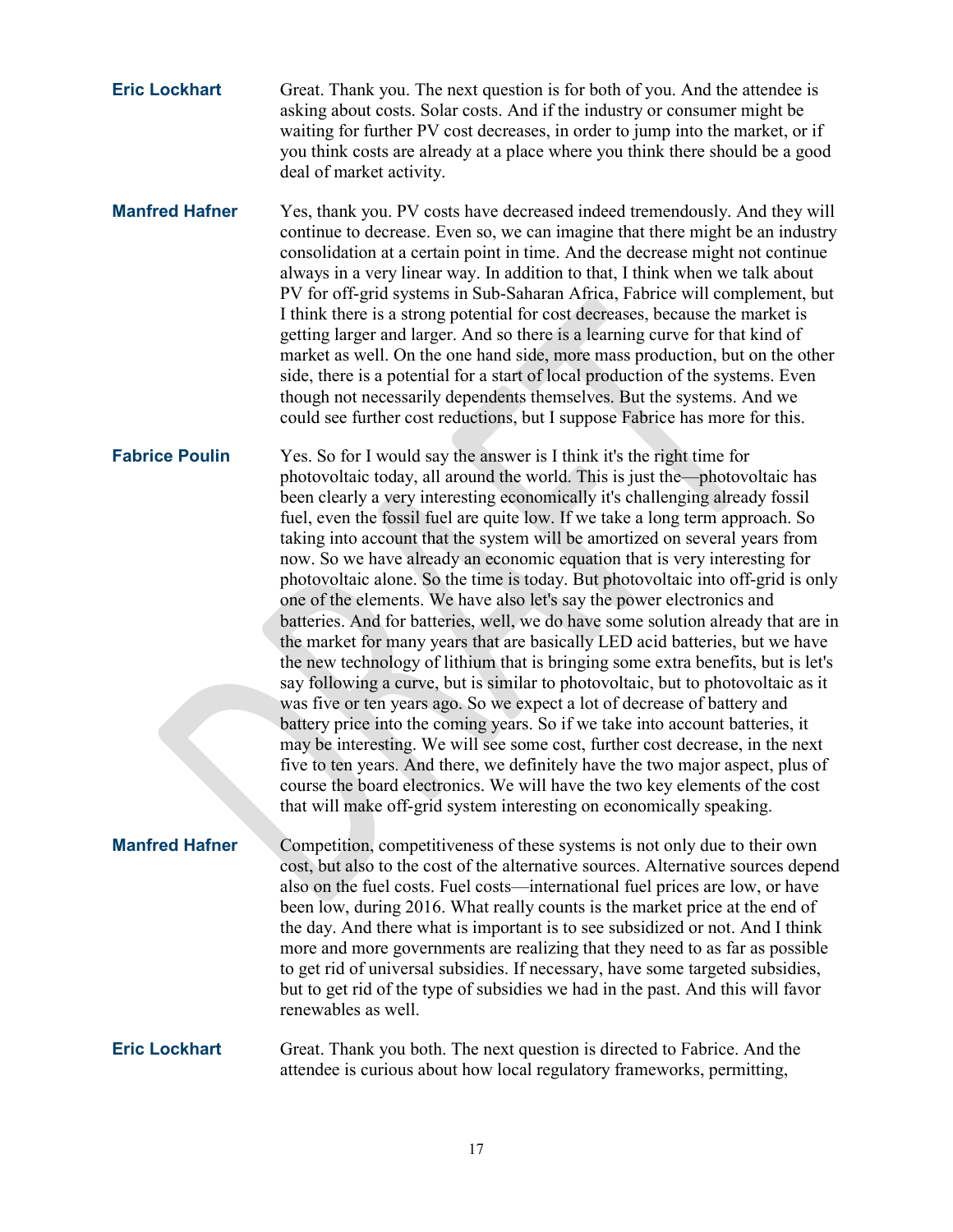licensing, etcetera, enter into the model, and how much they drive the rankings.

- **Fabrice Poulin** Okay, so I have an easy answer to that. Mini-grids are not part of our model, because they are so specific. So as I mentioned, mini-grids are outside of our study. I mentioned them as a reference, because we believe they have an important role to play in the coming years. But indeed, they need basically their own model. It's so specific. And they have indeed a lot of let's say impact, the local regulation framework has a lot of impact on mini-grid development. So I just can agree that local regulation has an impact, but I cannot say how strongly it has affected our model, because it does not take into account mini-grids.
- **Eric Lockhart** Got it. Makes sense. Thank you. There's another question about the model and how it's put together, and where the underlying data comes from, primarily, if it's from international organizations, or how you manage the input data for the model.
- **Fabrice Poulin** Yes. Basically this is a combination of macro-economical aspects. Most of them are coming from international organizations. But not only for example for electrification issue, we've got so many source of information for electricity access statistics. And we are basically cross-checking various sources, and taking the most reliable source out of these, and we also confirm that with field let's say interviews, so that we make sure we have the proper data. But definitely GDP or corruption index is taken from international organization.
- **Manfred Hafner** Maybe I can also add to our model, which we use to do the scenarios which I have presented. So we do have really internal modeling expertise, and we do—which I forgot to say at the beginning—we have a whole branch at Enerdata which is related to market research, and which provides data *(1:18:12) [inaudible]*. And most of our input data for our modeling exercise is based on our own in-house data capability, which is both reliable and up to date.
	- **Eric Lockhart** Thank you for that response and that addition there, Manfred. The next question goes to both of you as well. And the attendee asks what kind of local capacity building might be needed in terms of expertise, tools, or delivery systems? And how are those being developed, or should they be developed?

**Fabrice Poulin** Okay, on the off-grid aspect, this is a topic that we have studied on our side. First of all, in terms of capacity building, we need to make sure that there is a strategy that has been defined. So it starts with an assessment of the situation, and a construction of rural electrification strategy. So without this rural electrification strategy and scheme, basically we are quite sure that we won't have any good results. So first is a proper planning, and making sure that we have the proper institutions that will help to make the *[inaudible]* with international organization, and that we also help building the credibility of the country, with regards to financing and also strategy, knowing where the money is going to be used properly. So I will mention in particular this planning and strategic planning aspect that seemed to me as really important.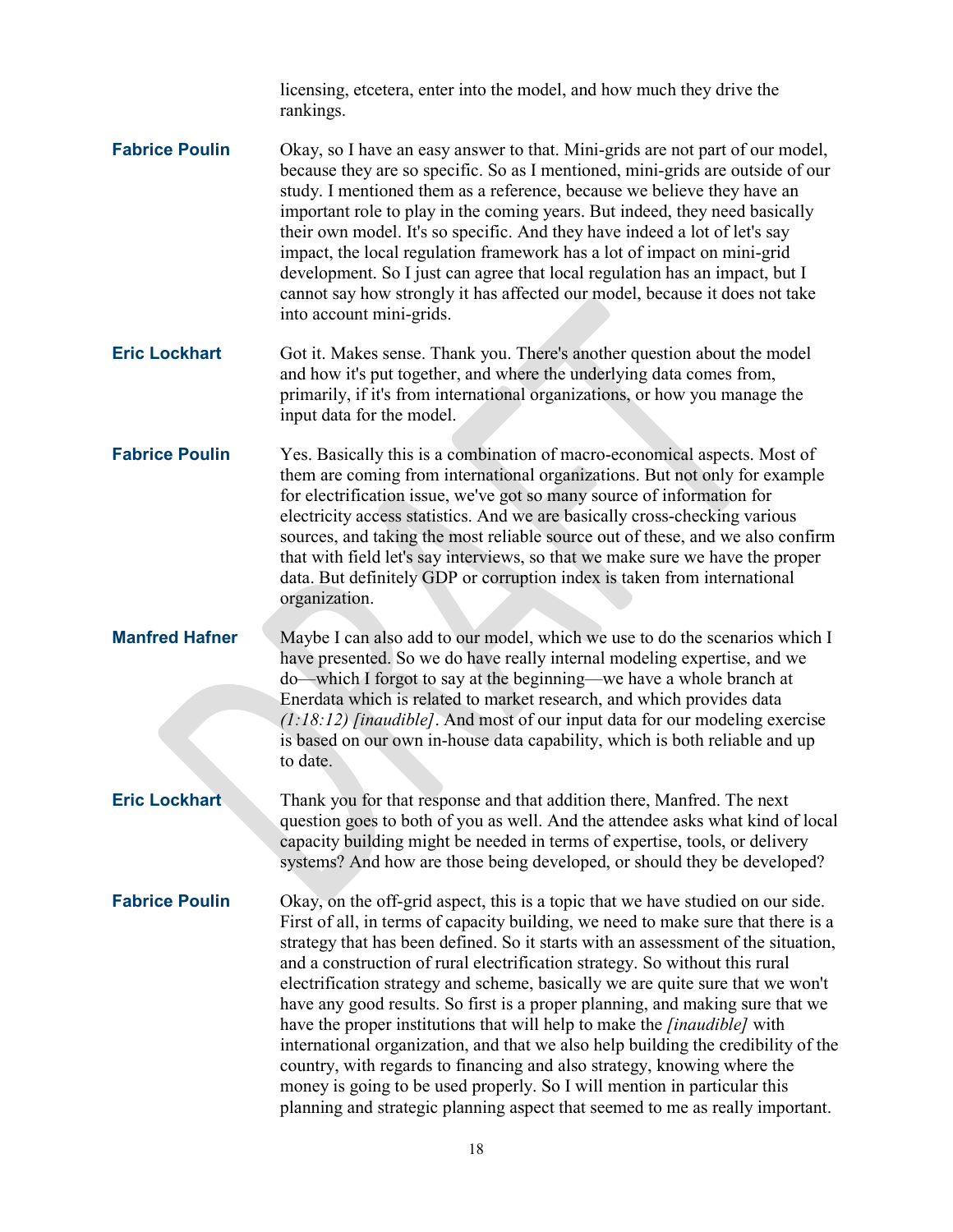And we could witness that, because we have studied that, also, for those 33 countries. We could witness that the countries that have defined such a strategy, that have made a plan, but have a roadmap for electrification, those countries have succeeded to properly develop off-grid market.

- **Manfred Hafner** Yes. Enerdata gives advice to governments, companies, international organizations and development banks on energy and climate planning, and also capacity building to these people in order to assess energy demand and the most appropriate supply solutions. So in order to implement both on-grid or off-grid systems, or renewable systems, or all kinds of systems, we are, together with our colleagues from Infinergia, well positioned to provide advice and capacity building to operators and decision makers in politics, governments, and private industry, to accompany them to implement these kind of solutions.
- **Eric Lockhart** Great. Thank you both. We've got time for just about one more question here. And for those questions that we didn't have time to get to, we'll connect with those attendees offline after the webinar. So there are a couple of questions about engaging with the private sector. I wonder if both or either of you could speak a little bit more to the partnerships between the private sector financing sources and development banks or national development funding.
- **Manfred Hafner** These are of fundamental importance, as I stressed in my conclusions. Public private partnerships are very important because at the end of the day we think the private sector can do a lot of things. There's a lot of money in the private sector to do a lot of things. But by themselves the private sector will not do what is needed to be done, because, as I said, the clients are not solvable, are not necessarily bankable. So we need the leverage of the international organizations. We need the leverage of development aid. We need the leverage of development banks in order to not only create the conditions, the institutional conditions, but also to bring in the needed money, in order to, together with some—with some innovative financing schemes. The one Fabrice has mentioned. To leverage private investments.

Fabrice Poulin: Yes. And I will add further to what Manfred just said. That in my opinion, public and private, we need the proper balance between the two. Only public or only private won't be sufficient, as was mentioned by Manfred. I think we need to have a balance, and a bit of all of them, a bit of public, a bit of private, and it's interestingly—it's an interesting fact to notice that basically historically upgrading Africa was mainly a public aspect, and in the past five years, I would say, or three to five years, we're seeing private being involved more and more. And this is a good thing. So we were going the right way, *[inaudible]* further investment from the private sector, together with the public one.

**Eric Lockhart** Great. Thank you. And as I said, for questions we didn't get—didn't have time to get to, we'll connect with those attendees online. Before we close, I just wanted to turn it to the two of you, to see if you have any closing remarks to share.